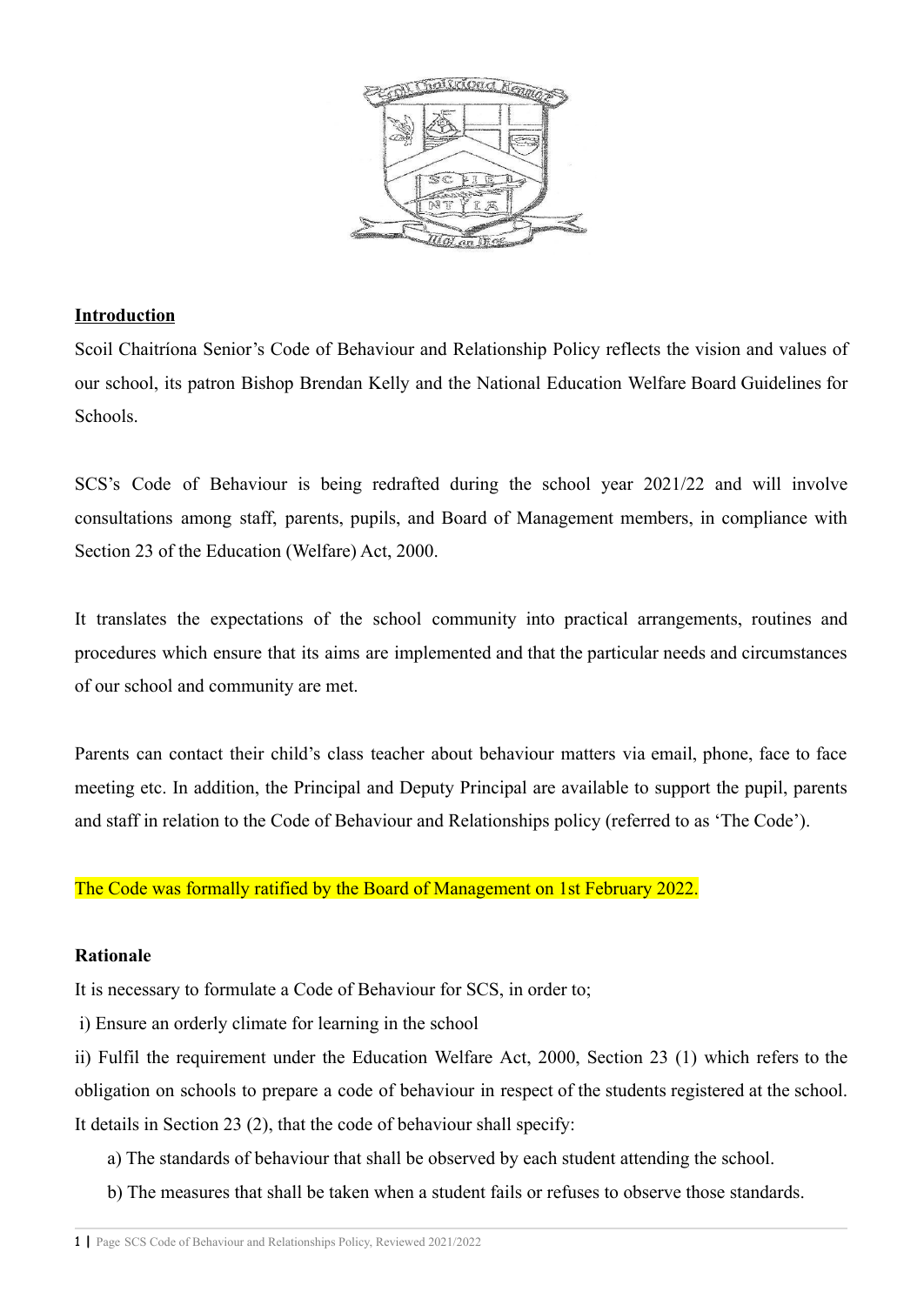c) The procedures to be followed before a student may be suspended or expelled from the school.

d) The grounds for removing a suspension imposed in relation to a student.

e) The procedures to be followed in relation to a child's absence from school.

iii) Ensure that Scoil Chaitríona's Code of Behaviour is in compliance with legal requirements and good practice as set out in Developing a Code of Behaviour: Guidelines for Schools, NEWB, 2008. (iv) Evidence based programmes such as "The Incredible Years", "Restorative Practice", "NEPS-Continuum of Support", "Zones of Regulation" "Nurture" along with the SPHE policy etc. are utilized to strengthen pupils' capacity to be a good friend, a responsible citizen and an engaged learner.

Promoting good behaviour and good relationships with high levels of self-awareness is the goal of the code. Protecting personal safety and freedom from threat by raising children's self-awareness and intrinsic motivation is the success of the code.

The purpose of this Code is to establish clearly for the entire school community the areas of responsibility and the standards of behaviour that Scoil Chaitríona has set for its students.

The Code sets out the various areas of rights and responsibilities for the students and the expected standards of behaviour in the school, the classroom and the wider community.

It outlines the procedures and interventions that may be used to encourage responsible behaviour.

It is envisaged that all these elements will create effective co-operation between students, parents and staff.

## Aims of the Code of Behaviour and Relationships Policy;

The code will help to:

- Direct children to become self-aware and self-motivated in their respectful behaviour
- Create an environment conducive to learning.
- Ensure the rights of teachers to teach and students to learn.
- Promote, encourage and acknowledge responsible student behaviour.
- Ensure the safety of students and staff.
- Enable the school to operate smoothly to the benefit of all.

● To maintain a positive climate where mutual respect and co-operation are fostered throughout the school community. The code is a whole school approach.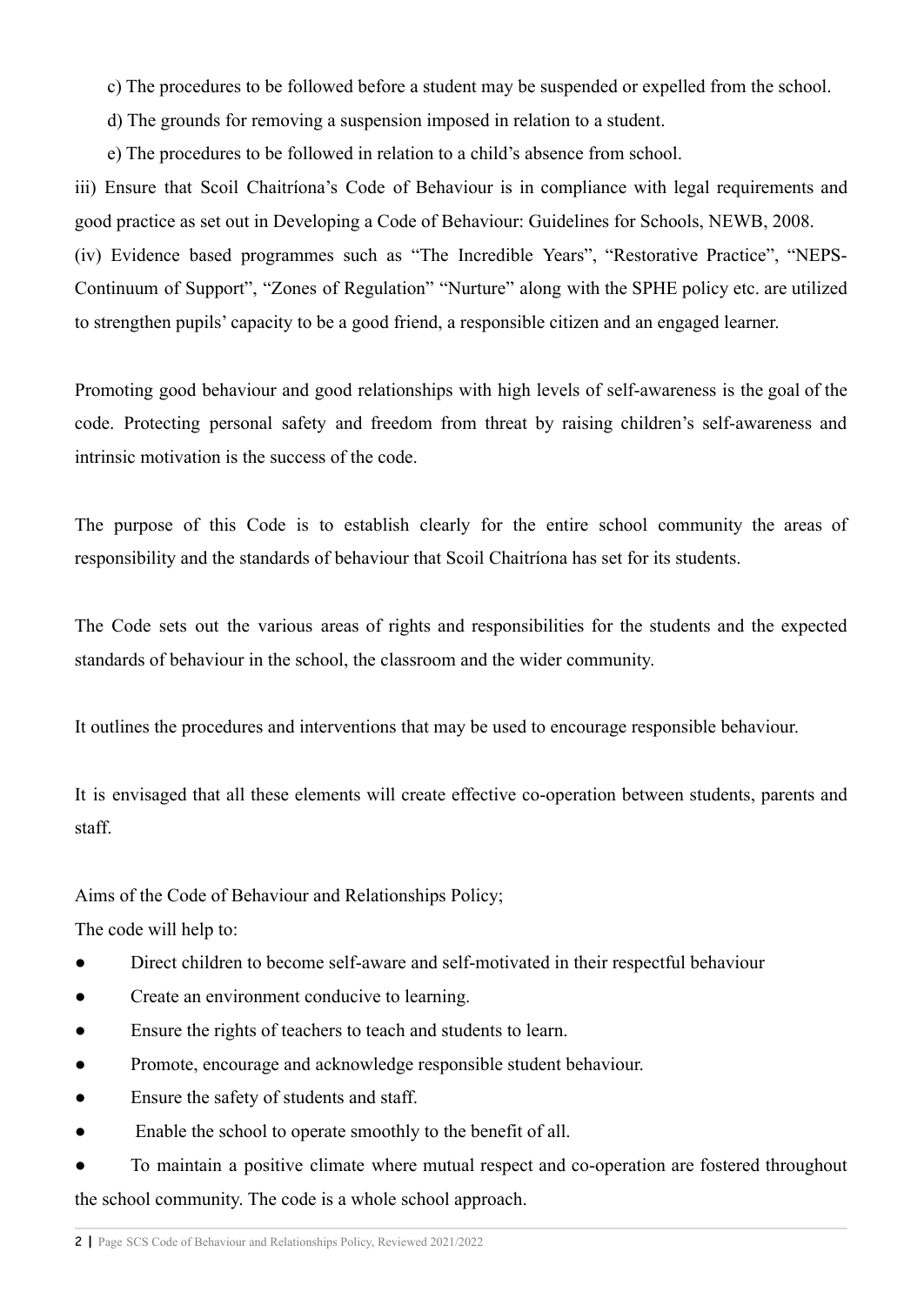To actively support students with special educational needs and those who are disadvantaged. (See Special Educational Needs Policy and DEIS Plan.)

● Model, and strive for justice and fairness in the implementation of rules, interventions and consequences. Our Code provides for every effort to be made in the implementation of rules, interventions and consequences in a fair and consistent manner for all students.

#### **● Be Respectful, Be Responsible, Be Ready**

#### **When and Where Behaviour is Subject to the Code**

The code will apply to all pupils in Scoil Chaitríona during school hours. In addition, the code will apply in any situation where the student, although outside the school, during or outside school hours, remains the responsibility of the school. Examples include; on social media, school tours, field trips, games and extracurricular activities and attendance at events organised by the school etc.

## **Our Vision for the Promotion of Good Behaviour and Relationships**

This Code of Behaviour and Relationships Policy is to ensure that the individuality of each child is accommodated, while acknowledging the right of each child to their education in a relatively disruption free environment. The code offers a framework within which positive techniques of motivation and encouragement are utilised by teachers and staff.

**The emphasis is on the promotion of good behaviour and positive relationships with high levels of self-awareness is the goal of the code.**

**"Be Respectful, Be Responsible, Be Ready" is the foundation of the Code.**

**Staff in Scoil Chaitríona Senior concentrate on setting consistent behaviour standards and expectations through policy, practice and modelling. They understand that all behaviour is communication and endeavour to understand the child and the context. Expectations are high and boundaries are consistent.**

As a team, we explicitly teach behaviours which will enable the child to be a successful learner in **Scoil Chaitríona. Classroom management and effective teaching are of a very high standard.**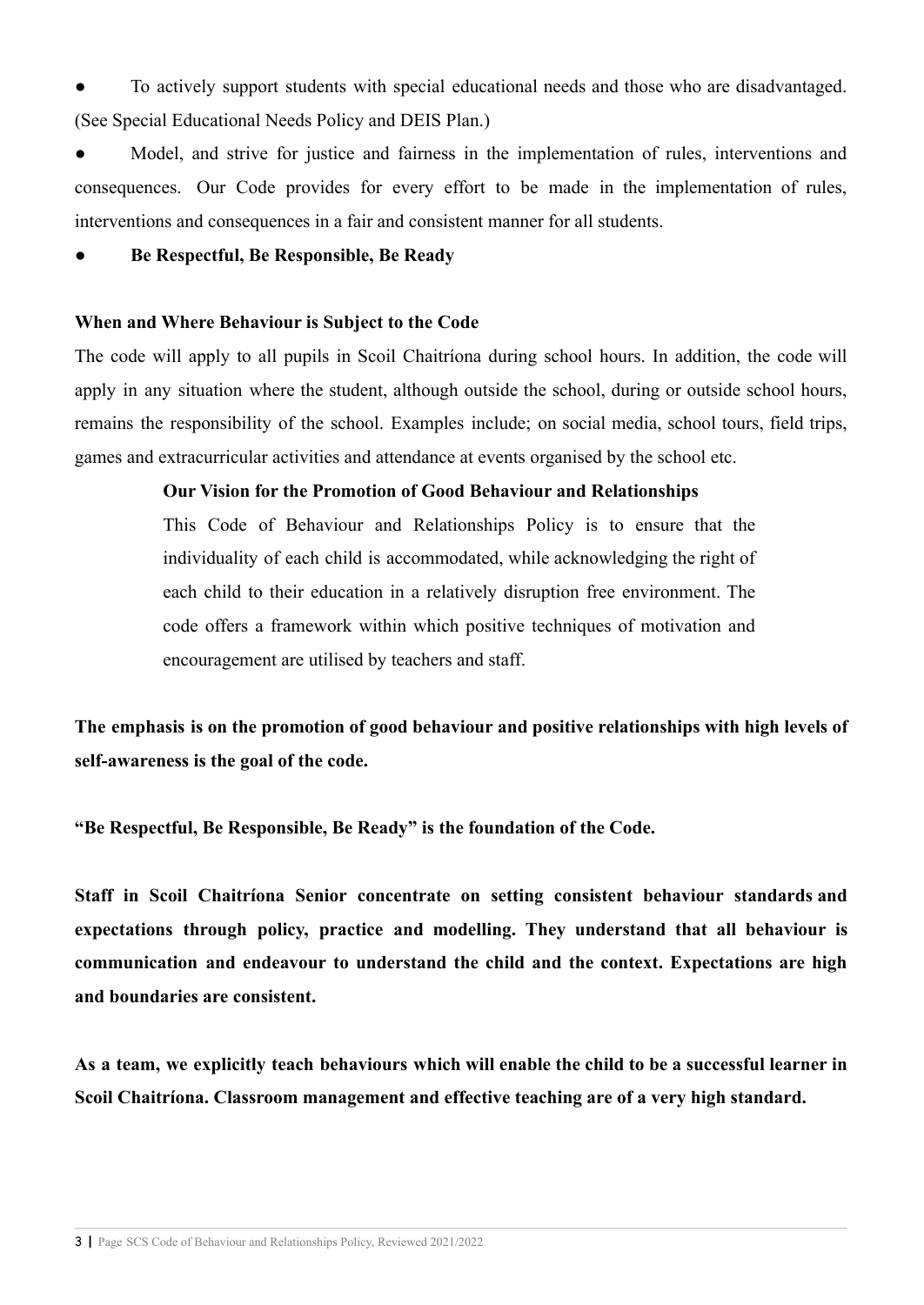**We focus on recognising, affirming and rewarding desired behaviour**. This positive approach to behaviour encourages children to behave at their best and encourages an acceptable standard of behaviour from each person.

The school recognises the differences that exist between each child, and the need to try to accommodate these differences. It is agreed that a high standard of behaviour requires a strong sense of community within the school and a high level of co-operation between teachers, pupils and parents.

When things go wrong, as they sometimes do, we endeavour to use the Restorative Practice (RP) **FRIENDS** approach;



## **Fair, Respectful, Inclusive, Empathetic, Nurturing, Did you…Safe**

Teachers will be conscious of raising the level of self-esteem of each child and of giving all pupils a genuine pride in their work, in their school and in their community. Children will be encouraged to deal with conflicts, arguments and errors in judgement in a way that improves their self awareness and behaviour into the future.

# **The Mission Statement of Scoil Chaitriona is**

## **Mol an Óige; Believe, Achieve, Succeed**

## **The Vision Statement of Scoil Chaitríona is;**

## **We wish our young people to develop and grow as follows:**

## **Morally**

- · That every child would have a well-developed sense of right and wrong.
- · That each child be encouraged to live with honesty as members of a community, always showing respect for others.
- · That children become aware of the consequences of their actions.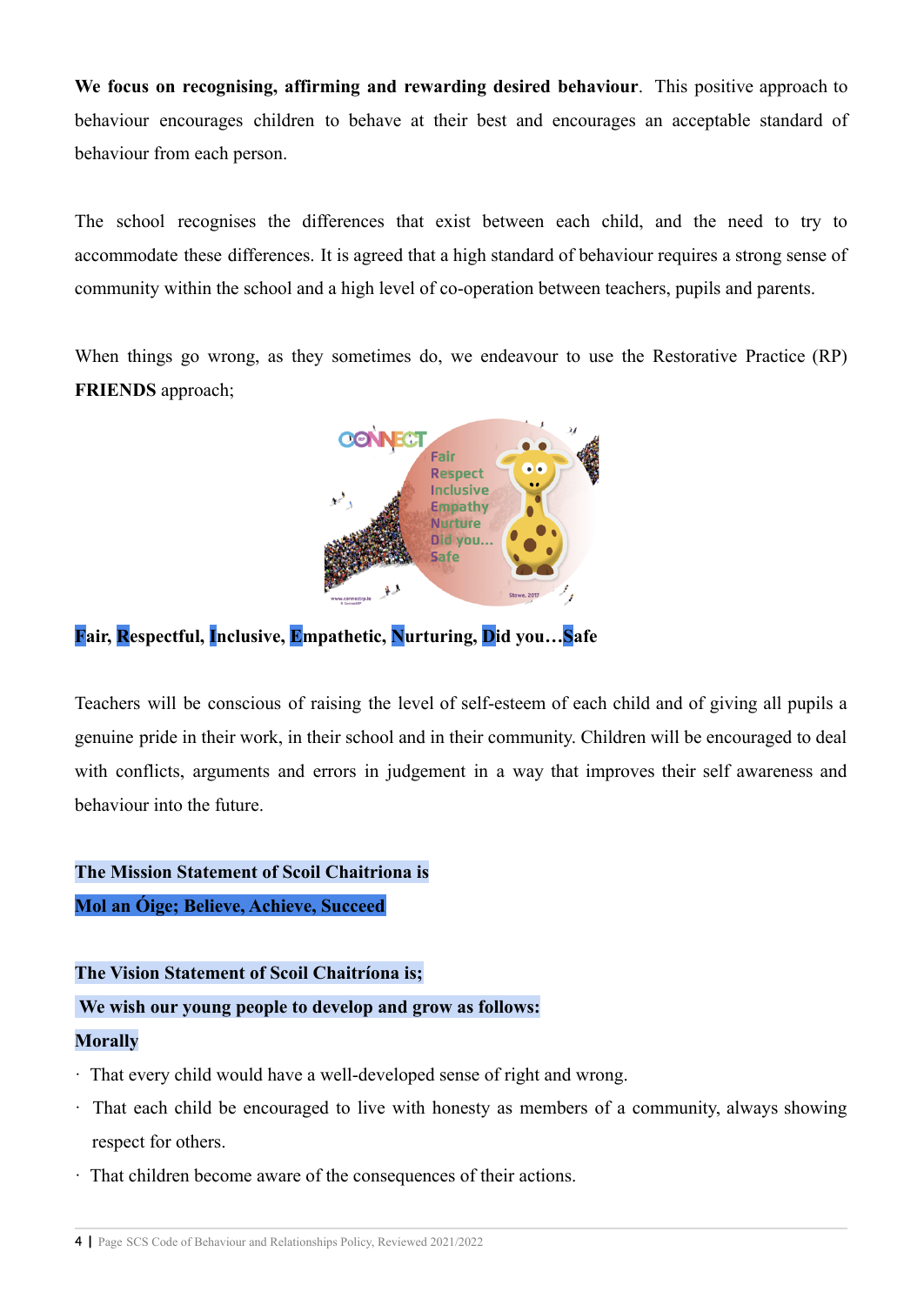## **Emotionally**

- That children would develop as emotionally well-balanced individuals, capable of expressing emotions appropriately and capable of reacting sensitively to the emotions of others.
- · To provide the security for the children to develop confidence, self-acceptance and the acceptance of others.

## **Culturally**

- · That children be encouraged to value their native culture.
- · That they be encouraged to develop an awareness and an appreciation of other cultures so as to allow them to embrace and celebrate diversity with understanding and respect.

## **Socially**

· That every child would develop acceptable social skills in order to interact confidently with others.

## **Principles underlying the Code of Behaviour and Relationships Policy**

• The code of Behaviour and Relationships Policy of SCS lays out the expectations about how everyone will make the school a good place for teaching and learning, recognising that each person has a personal responsibility. It also makes explicit how we respond to behaviour that interrupts, diminishes or prevents teaching and learning in SCS.

● Every effort will be made to ensure that our Code is implemented in a reasonable, fair and consistent manner and that all members of staff adopt a positive approach to the question of behaviour in the school.

Staff understand that the climate and atmosphere of SCS is created and maintained by the actions and behaviours of everyone; staff, pupils and parents. Relationships based on trust have a powerful impact on behaviour.

Other key policies and practices are reviewed to evaluate how they impact on student behaviour e.g. Health and Safety, Supervision Policy, SEN Policy, SPHE plan, DEIS plans, Attendance Policy etc.

A balance of needs is required and accommodation of difference is required. Differences amongst our pupils e.g. Special Educational Needs/ Additional Educational Needws(SEN/AEN) pupils will be acknowledged and planned for.

Student and staff safety and welfare is promoted by the Code of Behaviour to ensure the conditions for teaching and learning are optimal. Protecting personal safety and freedom from threat are the basis of the code. **"Be Respectful, Be Responsible, Be Ready"**

● A whole school approach will be adopted. This requires a strong sense of community within the school and a high level of co-operation and sense of ownership from all the stakeholders – Board of Management (BOM). teachers, SNAs, parents, pupils and ancillary staff.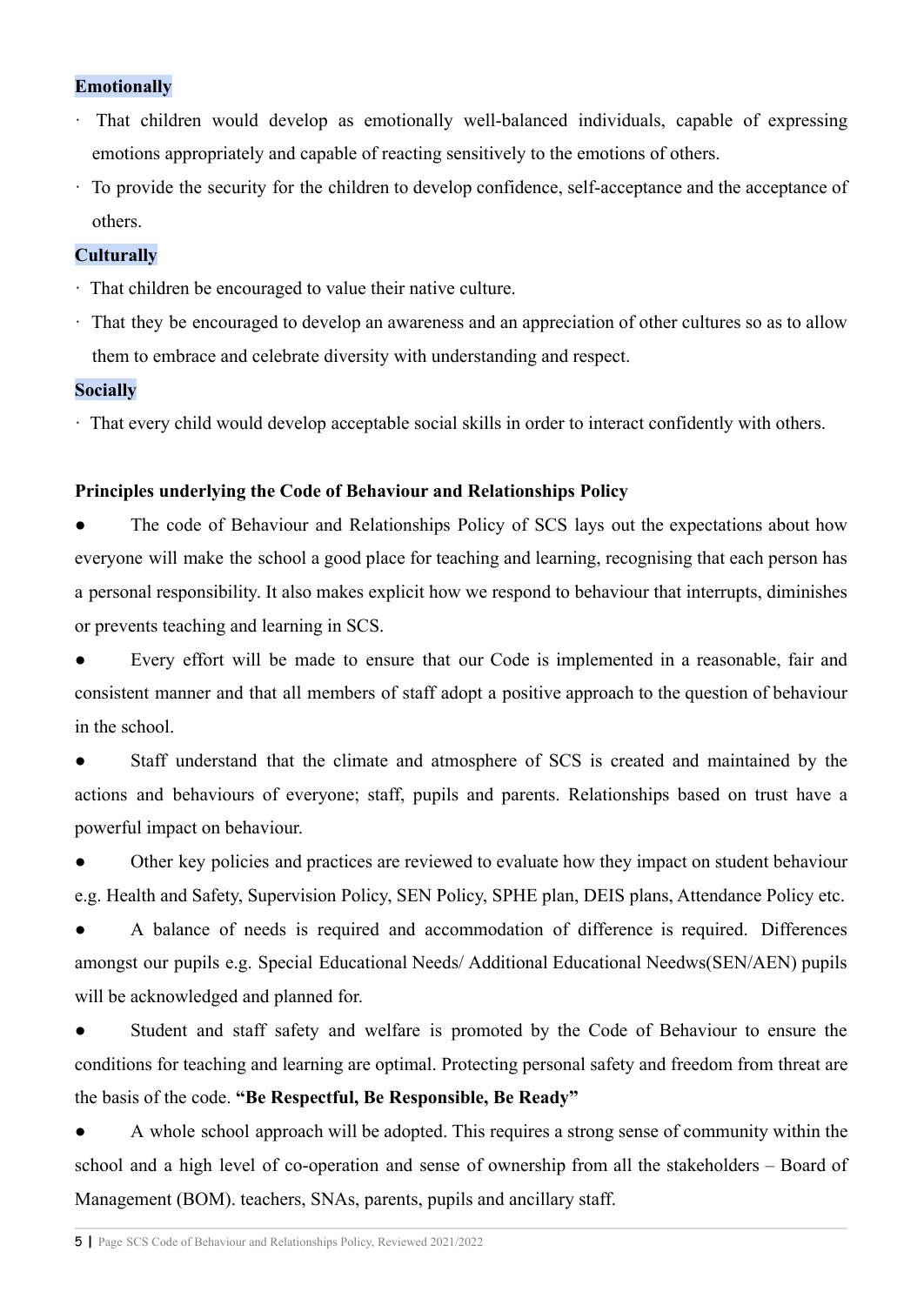Good behaviour will be encouraged and rewarded. Where difficulties arise, parents will be contacted at an early stage in order to support their child**.**

Children who experience difficulties with their peers/ staff are brought through the Restorative Practice approach. The RP Questions are on display in the yard and in classrooms. They are;

| <b>What happened?</b>                                  |
|--------------------------------------------------------|
| What were you thinking then/since?                     |
| Who could have been affected by what you did, and how? |
| What could you have done differently?                  |
| What needs to happen right now to make things right?   |

The code of behaviour of our school will apply to all children including those with additional needs. Incidents of misbehaviour involving children with SEN will be dealt with on an individual basis, in close liaison with the support team working with that child.

The Code should be read and understood in the context of other school policies such as the Anti-Bullying Policy.

# **Code of Behaviour and Pupils with Special Educational Needs (SEN)/ Additional Educational Needs (AEN)**

It is recognised that some misbehaviour can arise from challenges experienced by children with additional needs. The following preventative measures/ interventions have been developed to provide positive support including the teaching of relevant skills for those students who are more vulnerable to behaviour problems.

## **SEN/AEN Provision**

Identification of pupils with SEN involves reviewing existing information on pupils' needs, using school based data and information from parents and professionals. Additional screening and data gathering is in place such as diagnostic tests, observations etc. Identifying pupils with AEN is a whole school approach and we match their needs to the appropriate level on the Continuum of Support.

The Continuum of Support documents (targets) are updated, reviewed and shared with those working with pupils with SEN. Pupil voices are invited and included.

• Behaviour plans can be put in place in classrooms/ settings where pupils are not on the SET timetable. This gives a pathway for success/ clarity for all parties. Teaching replacement behaviours is a core part of this work.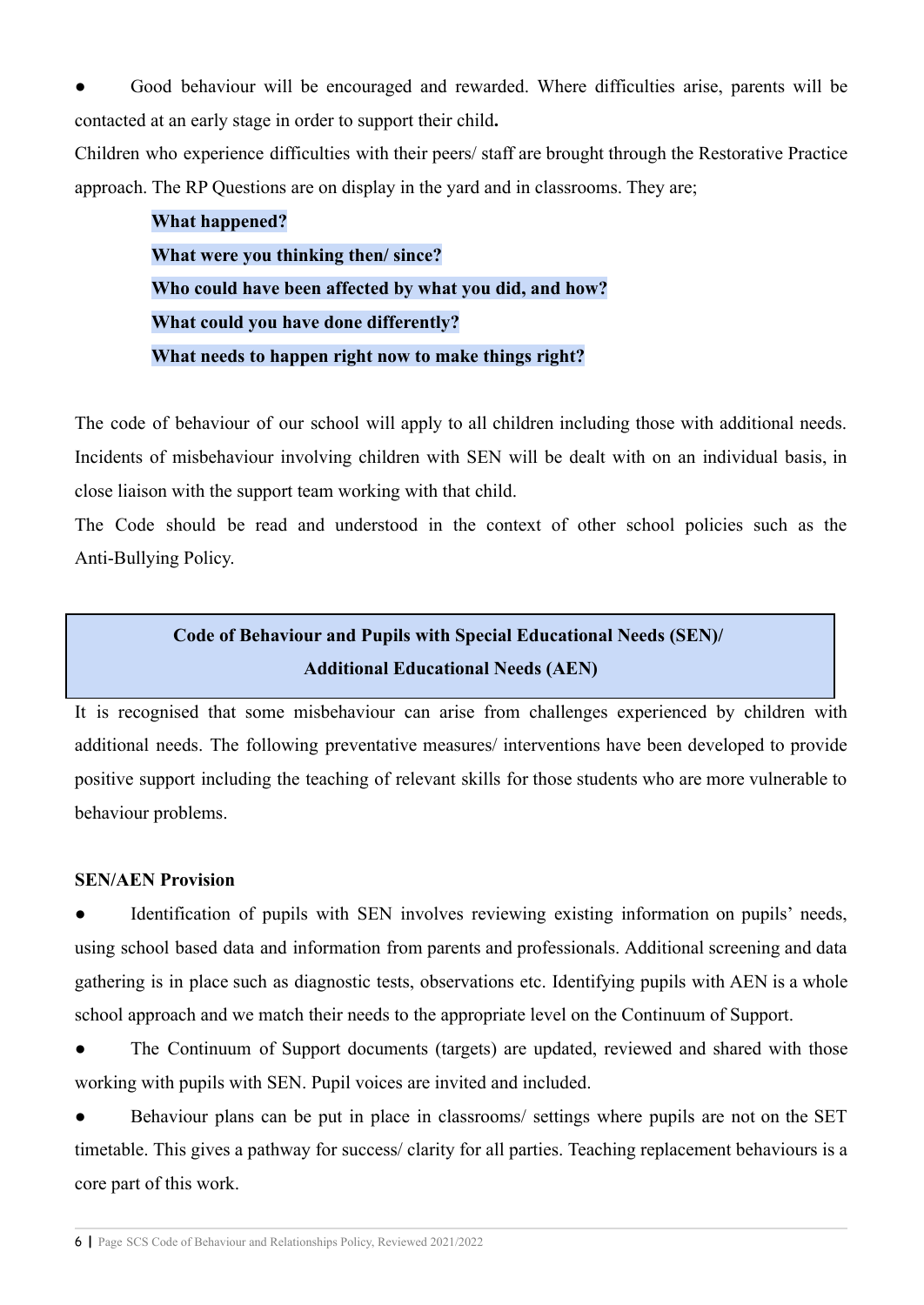Planning for AEN includes identifying the methodologies best suited for the pupil (withdrawal, in class, small group teaching, etc.). Interventions are evidence based.

• The greatest need receives the greatest level of intervention with cognisance taken of time and staffing available. We consider individual needs across a broad range; including behavioural needs, academic needs and emotional needs.

Staff make changes to the environment where necessary (visual, hearing, sensory, physical).

Where available, we engage with other professionals and modify approaches/ the learning environment of pupils accordingly. (OTs, Speech Therapists, Psychologists etc.)

Cross referencing the needs of pupils at School Support and School Support Plus levels occurs to consider the common needs that can be met by grouping (where possible) to ensure effective and efficient teaching and learning approaches.

Teacher allocation is considered carefully to cater for these individuals/ groups and teachers timetable carefully also.

Class teachers and SET teachers collaborate on the setting of targets for incremental improvement, they choose interventions carefully and monitor the progress of the pupil, making adjustments where necessary. Parents and pupils are active participants in this process. In these instances, other services are called upon/ liaised with e.g. HSCL, SCP, Community Care Teams, COPE, etc.

• We have established an effective tracking and recording system by introducing the IT systems Google Workspace (formerly G Suite) and Aladdin Connect. Staff have been upskilled on this procedure. This information sharing is beneficial for preventing misbehaviour and strengthening relationships.

All teachers and/or SNAs associated with the child will endeavour to assist him/ her with adhering to the Code. This team could include; the class teacher, special education teacher, HSCL, principal etc.

The BOM may also reserve the right, in consultation and with the consent of the parent, to reduce the length of day for a child, who exhibits challenging behaviour i.e. behaviour, which prevents other children from accessing the curriculum, or a child who is deemed to be a danger to him/herself or others. In this event, parents will be informed of the following circular 0047/2021 (available at [https://www.gov.ie/en/circular/f49bd-0047-2021/\)](https://www.gov.ie/en/circular/f49bd-0047-2021/). The student being placed on the reduced school day will be notified to Tusla Education Support Service.

## **A Whole School Approach**

7 **|** Page SCS Code of Behaviour and Relationships Policy, Reviewed 2021/2022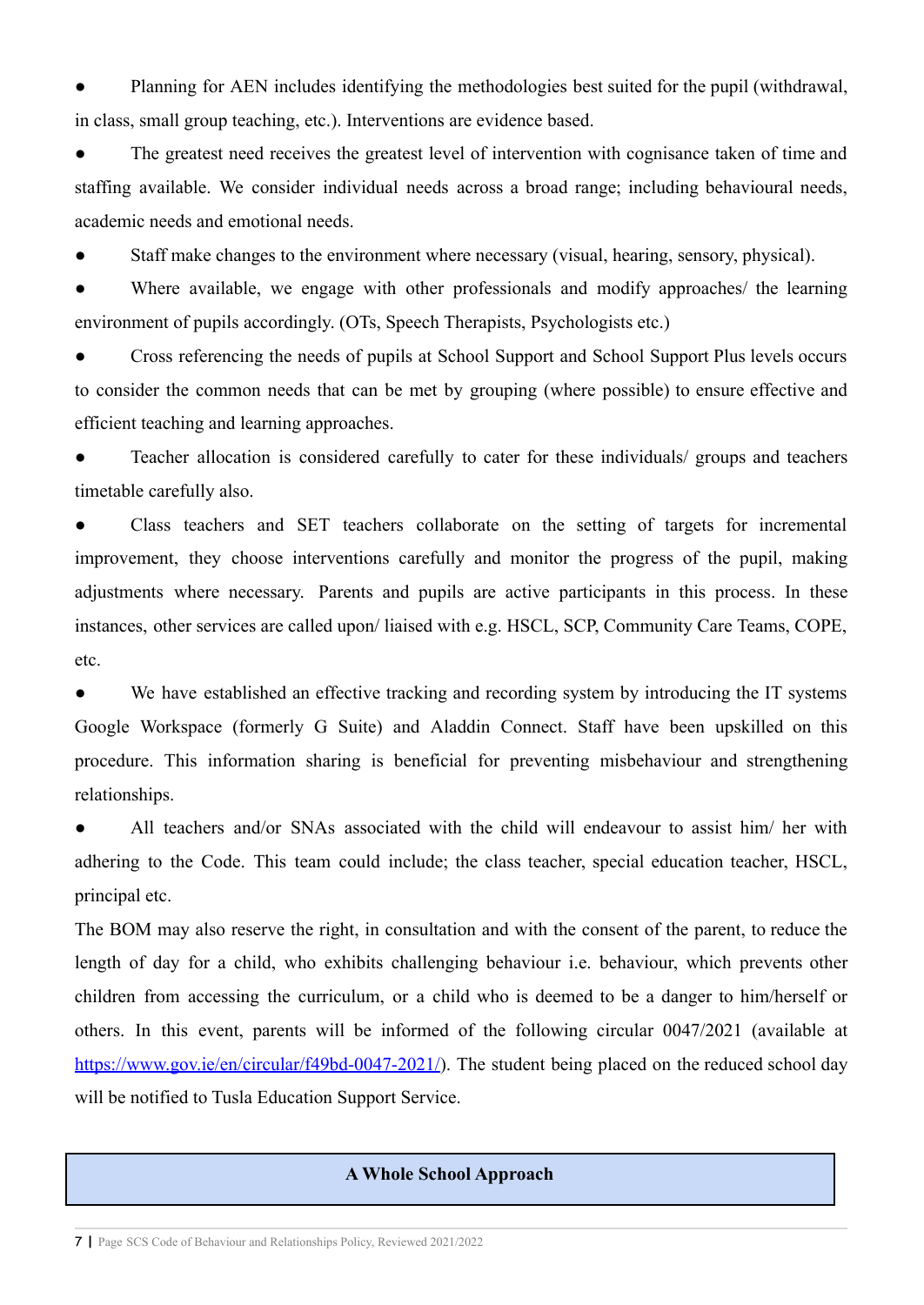Through whole staff meetings, SET meetings, Senior Management meetings and Continued Professional Development (CPD) events, staff are given opportunities to discuss and share their understandings about behaviour. Staff share best practice from attendance at courses, behaviour consultation clinics etc. Feedback from parents, pupils and other professionals are welcomed and included.

# **Roles and Responsibilities of the School Community in the implementation of the Code of Behaviour**

#### **Pupils/Children:**

Children are more likely to support a code of behaviour when they have helped to develop it. Relationships of trust between teachers and students can grow stronger through the process. Through their involvement, students can:

- develop classroom rules; hear directly from teachers about what is needed for teaching and learning
- experience being part of a collective effort to make sure the school is a good place to teach and learn
- learn about taking personal responsibility for their behaviour and for each other's wellbeing and the wellbeing of the teachers
- learn essential skills of listening, negotiating and managing differences
- have their experience, insights and expectations recognised and used.

Every child must give a commitment to accept the Code of Behaviour and to fulfil the expectations as set out in the Code. This will ensure the creation and maintenance of a good learning environment.

#### **Parents/Guardians:**

i) Positive relationships are built from the time of enrolment with parents and they are encouraged to take an active role in the development of their child. Teachers work in collaboration with parents to develop any specific plans for behaviour needed for their child.

ii) There are clear channels through which parents can communicate any concerns they may have about their child (mutually agreed meeting times, phone calls, emails etc.)

iii) On enrolment, the Code of Behaviour of the school is shared via email/ Aladdin Connect app or direction to the policy on the school website. They are obliged to accept the code as a condition of enrolment. Parents are encouraged to share information about anything that might affect a pupil's behaviour in school at any time during their years in the school.

iv) Parents are notified early if there is a concern about a pupil's behaviour, so that ways of helping the pupils can be discussed and agreed upon.

vi) Parents are expected to: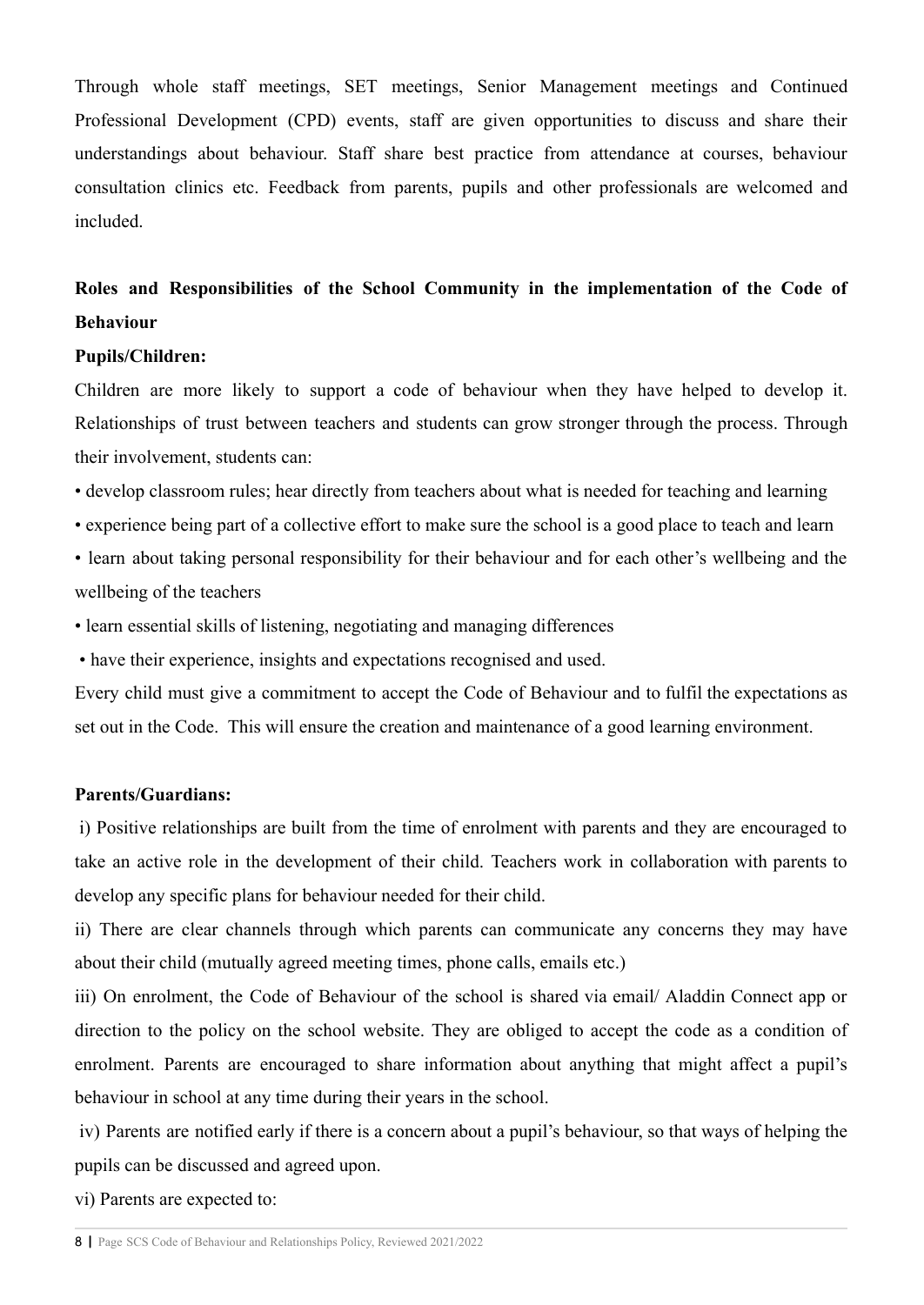a) Equip pupils with appropriate school materials, a sufficiently healthy lunch and full uniform.

b) Ensure pupils attend school regularly and punctually

c) Be respectful towards pupils and staff

d) Make an appointment through the school office to meet with a teacher/ principal

e) Respect school property and encourage their children to do the same

f) As per our revised Admissions Policy of May 2021, the signing and accepting of our Code of Behaviour is a condition of enrolment.

## **Teachers:**

Each teacher has a responsibility for the maintenance of good behaviour within his/her own class and shares, with every other teacher, a common responsibility for good order within the school and school grounds and on all school related activities before, during and after school.

Each teacher has the responsibility of teaching the Code of Behaviour to their class i.e. **"Be Respectful,**

**Be Responsible, Be Ready",** School Mission Statement.

Classroom Management strategies such as; Show me 5; 123, All eyes on me!; Steps/ Rewards, etc. will be explicitly taught.

Teachers participate in consultation, generate information, contribute to reviews/ evaluations and give ideas on how to improve.

Teachers are expected to adhere to the Code of Professional Behaviour and Practice for teachers as developed by the Teaching Council of Ireland.

As a staff we work together to devise reward/intervention/ consequences programmes as necessary and we undergo any professional development necessary to ensure that there is an agreement and understanding in dealing with behavioural matters.

The SPHE curriculum also supports our code of behaviour. This curriculum helps children to develop communication and problem-solving skills while fostering self- esteem.

As outlined earlier, for children with Special Educational Needs, who may present with behavioural difficulties arising from their needs, special education teachers and class teachers liaise regularly to develop behavioural targets for such children consulting with National Educational Psychology Service as necessary.

This behaviour policy is circulated to all teachers and all temporary or new staff are also made aware of the policy and its content. Through regular staff meetings and good communication, the policy will be reviewed and updated on an ongoing basis.

## **SNAs and Ancillary Staff:**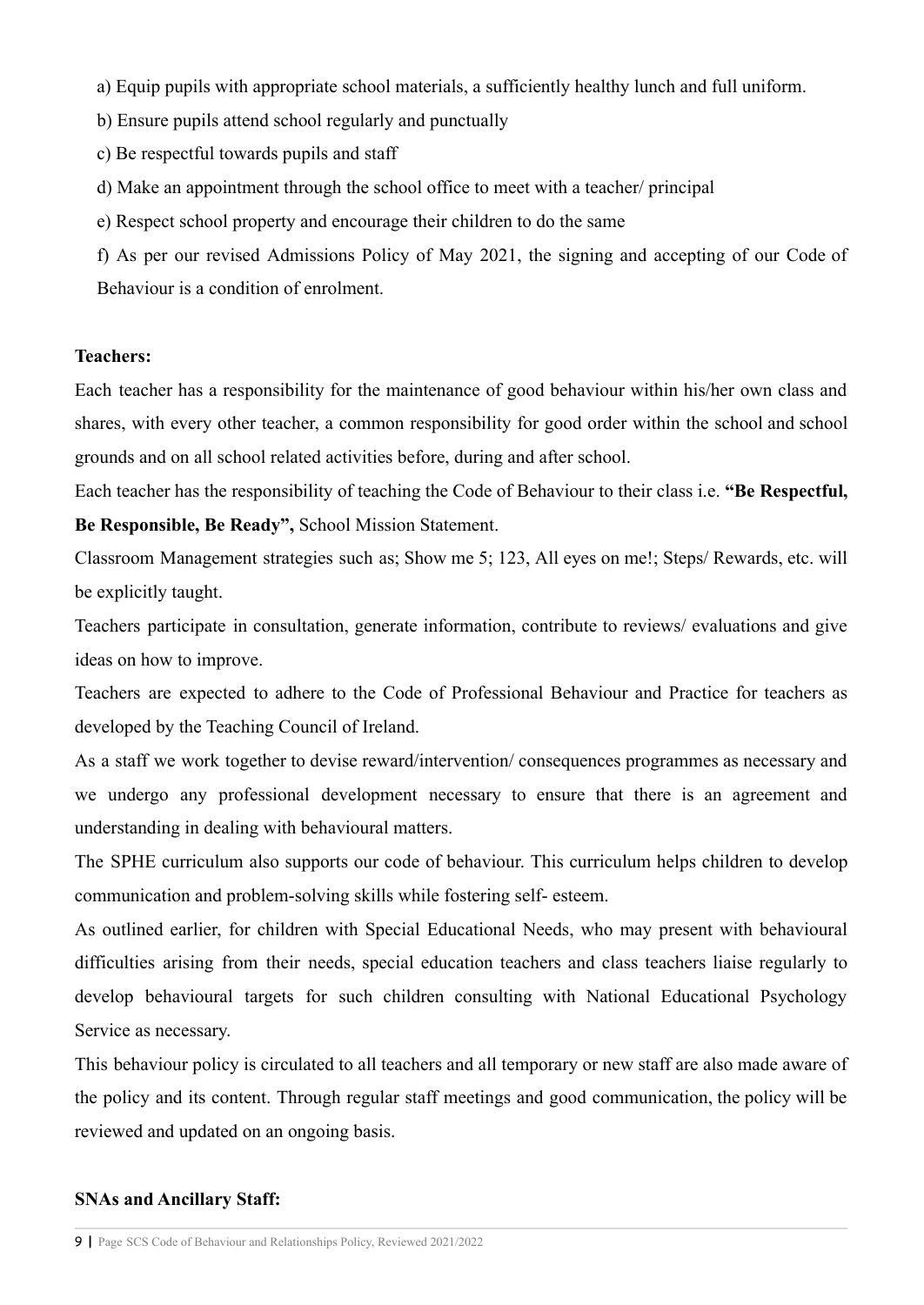SNAs and all ancillary staff have a common responsibility along with the teachers to maintain good behaviour and good order within the school and school grounds and on all school related activities, before, during and after school and to share responsibility to teach children the Code by example. They will participate in consultation, generate information, contribute to reviews/ evaluations and give ideas on how to improve.

#### **Principal:**

The Principal has the overall responsibility for the day-to-day running of the school. The Principal ensures that implementing the Code is done in a fair, equitable and appropriate way.

The principal provides leadership, direction, communication and coordination of the Code. She arranges planning meetings for staff, gathers and reviews data/ feedback, identifies areas for continued professional development and arranges/ delegates the arrangement of these events. She provides guidance for staff in matters relating to the Code of Behaviour and Relationships policy.

She undertakes to continue to work on the standards set out in the 2016 DES Inspectorate Looking at our Schools 2016 (LAOS Document) e.g.

Domain 2; "Establish an orderly, secure and healthy learning environment, and maintain it through effective communication"

Domain 3; "Develop and implement a system to promote professional responsibility and accountability"

Domain 4 "Promote and facilitate the development of pupil voice and pupil leadership"

Leading the audit and review of the code of behaviour, and ensuring that it is implemented in the school, are important leadership tasks. It is the responsibility of the Principal, under the direction of the Board, to lead the work on the code of behaviour. Members of the Leadership and Management team are consulted in this process and are expected to volunteer their expertise in the area.

#### **The Board of Management (BOM):**

The overall responsibility for ensuring that a code of behaviour is prepared in the school rests with the Board of Management. Each school has its unique identity, ethos, values and culture. The Board has particular responsibility for the ethos of the school, as well as having overall responsibility for school policies. The Board should play an active role in exploring the kinds of relationships and behaviours that will reflect the school's ethos and responsibilities. The Board should make sure that all the members of the school community have the opportunity to be involved in work on the Code.

The BOM formally provides input and approves the Code of Behaviour and Relationships policy and supports the Principal and staff in the implementation of the Code. The Board of Management supports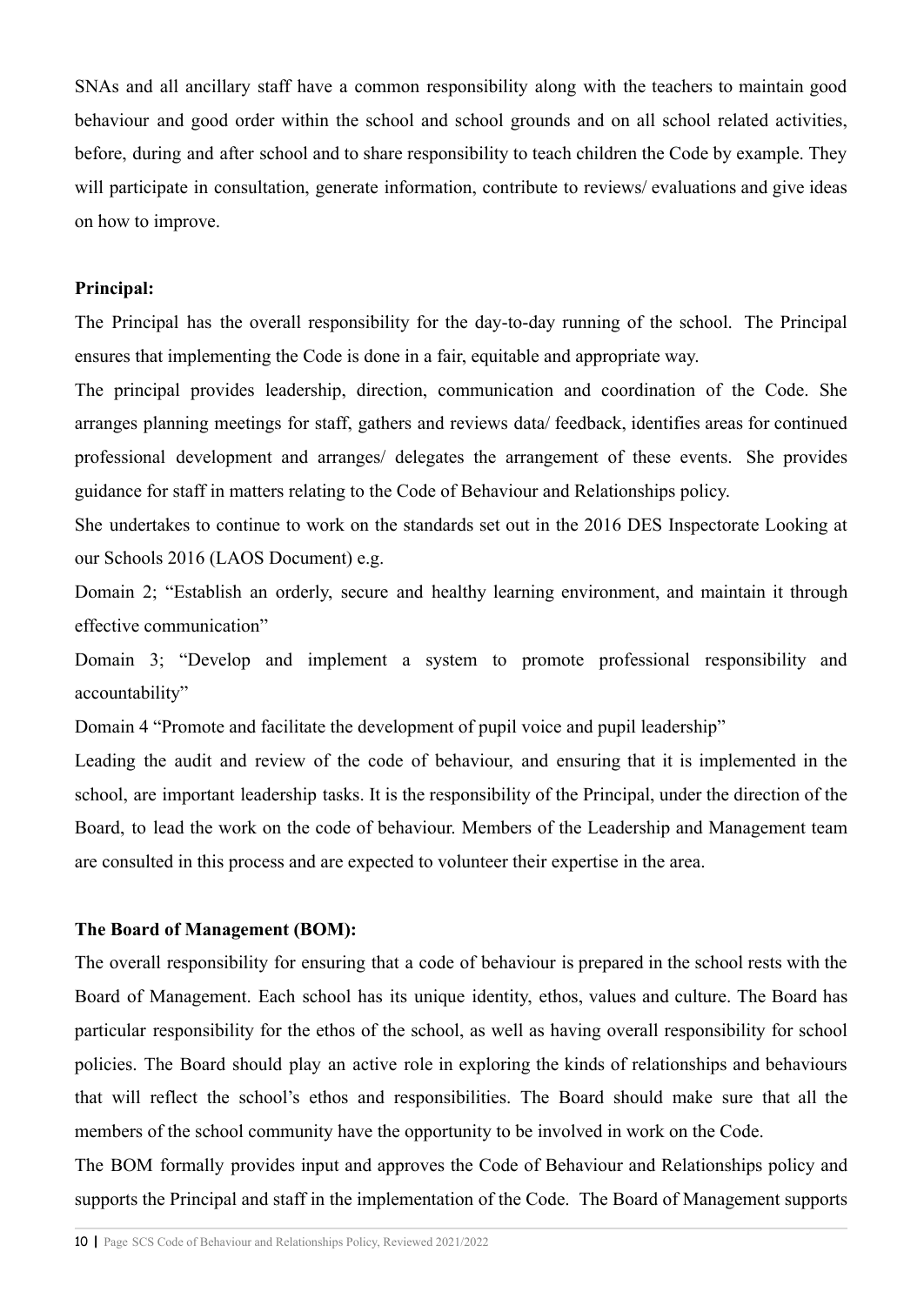the staff in implementing the Code and provides as necessary professional development in behaviour management education and training. The Board of Management hears appeals by parents/guardians against the decision of the Principal to suspend or expel a student.

The BOM submits a copy of the ratified Code of Behaviour and Relationships Policy to the Patron for approval.

 $\_$  , and the contribution of the contribution of the contribution of the contribution of  $\mathcal{L}_\text{max}$ 

## **STANDARDS OF BEHAVIOUR**

## **"Be Respectful, Be Responsible, Be Ready"**

## **Expectations of pupils.**

## **The school expects that pupils will:**

Attend school regularly (and on time) with the necessary equipment

Not leave during the day without permission

Respect all school property

Wear the school uniform

Show respect for yourself and others

Avoid fighting or hurting others.

Avoid using bad language or name-calling

Listen to messages given and do as requested.

Participate in school activities

Move quietly around the school and avoid causing disturbance.

Keep the school tidy and litter-free.

## **Teachers expect that pupils will:**

Accept her/his responsibility to teach and to impose consequences on those who behave inappropriately

Show her/him courtesy and respect

Come to school on time and have all the necessary materials.

Do your homework carefully and in full

Listen when others are talking.

Avoid distracting other pupils from their work.

Participate in class activities.

Follow the rules drawn up by your class.

## **Your fellow students expect that you will:**

Be kind and respect their differing personalities

Never insult or belittle them because of differences.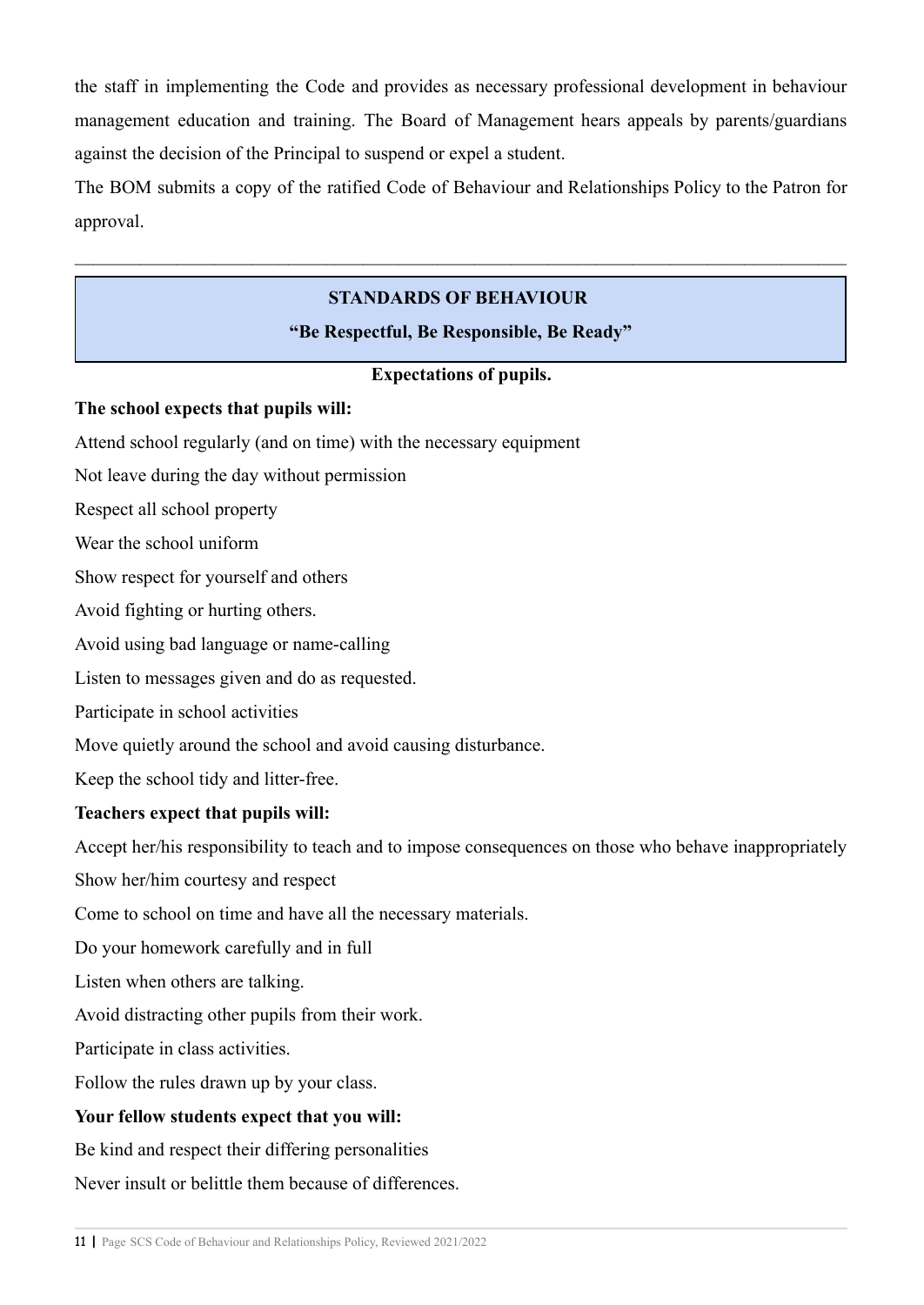Not bully them Respect their property Listen to their opinions Share school equipment and resources with them Do not deliberately exclude them Speak to them with courtesy and respect

## **Expectations of Pupils And Parents**

## **Children expect that school will be:**

Safe for them

A happy place

Suited to their learning style

Encouraging and supportive

Affirming of children of all abilities

Prepared to deal with bullying and supportive of victims

## **Parents expect that the school will provide:**

A safe and happy environment for their child.

Recognise and provide for the individual differences of pupils and educational support for children who need it.

Support for children's medical needs

Fairness and consistency in the way children are dealt with.

An atmosphere of support and inclusion rather than criticism.

Contact at an early stage to inform them of any problems

A willingness to meet them and to listen to their viewpoint.

Suggestions and support about problems in school.

Respectful of different cultural and religious backgrounds.

## **Expectations of the School:**

## **The school expects that pupils and parents will:**

Be familiar with the schools Code of Behaviour and Anti-Bullying Policy

Show support for teachers in implementing the schools behaviour policy.

Support your child in his schoolwork.

Ensure that your child comes to school every day and on time.

Collect your child promptly when school is over.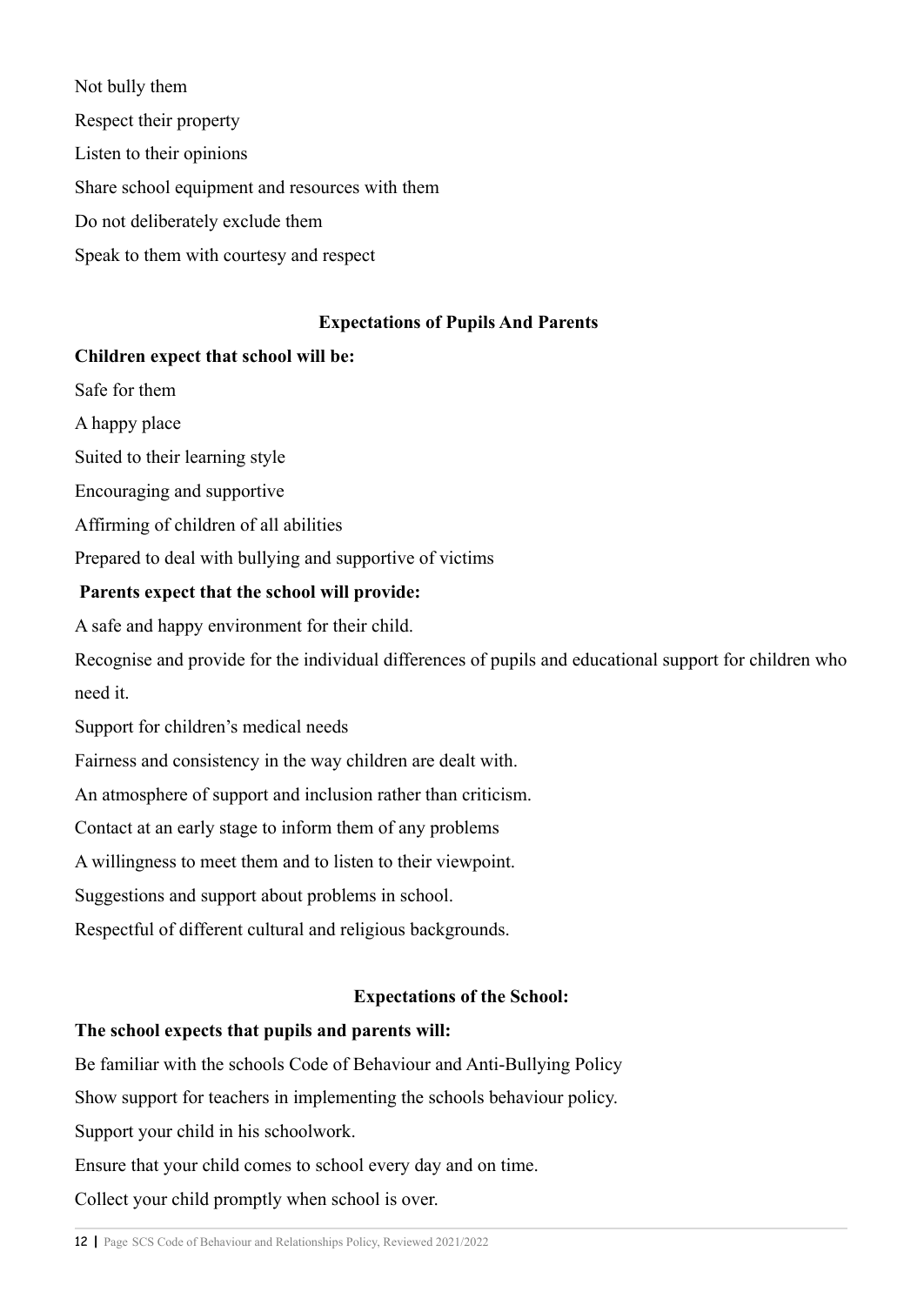Provide an explanation when your child is absent or late.

Ensure he has the necessary materials

Try to ensure your child has a positive attitude to and abides by the school and class rules.

Give a contact number where you can be reached in an emergency.

Be available to discuss a problem.

## **Other parents expect that you will:**

Support the school in implementing its code of behaviour.

Help your child when his/her behaviour is having a negative impact

## **SCHOOL ORGANISATION**

The guidelines have been kept to a minimum and are clearly stated below. In the interest of good school organisation, we encourage parents to read this document with their children and to ensure that they understand the school organisation and procedures fully.

Being 'RESPECTFUL RESPONSIBLE AND READY" are the values and rules we live by in the school.

Scoil Chaitríona Senior opens for pupils each morning at **8.40am.** Classes begin at **8.50a.m.** Class dispersal time is **2.30 pm**. There are breaks during which children are supervised by teachers and, in some cases, SNAs are also on supervision. The school insurance does not cover unsupervised children who are on the school property outside of school hours.

**The school cannot accept any responsibility for children who arrive at school before the official opening time at 8.40 am or for children who remain in school grounds after 2.30 pm.**

Parents should ensure that, if at all possible, they can be contacted by phone during school hours in the event of their child becoming ill. If parents are not contactable the school should have an alternative phone number of a person who will take responsibility for your child in your absence. **You are requested to make adjustments on the Aladdin Connect app when your contact details change.**

**We have a STRICT policy forbidding pupils to have mobile phones/ tablets/ smart watches that can take/ make calls in the school. Using the above devices will result in sanctions being imposed. No responsibility will be assumed for lost/stolen phones. Devices will be returned within a reasonable time frame at the discretion of the principal.**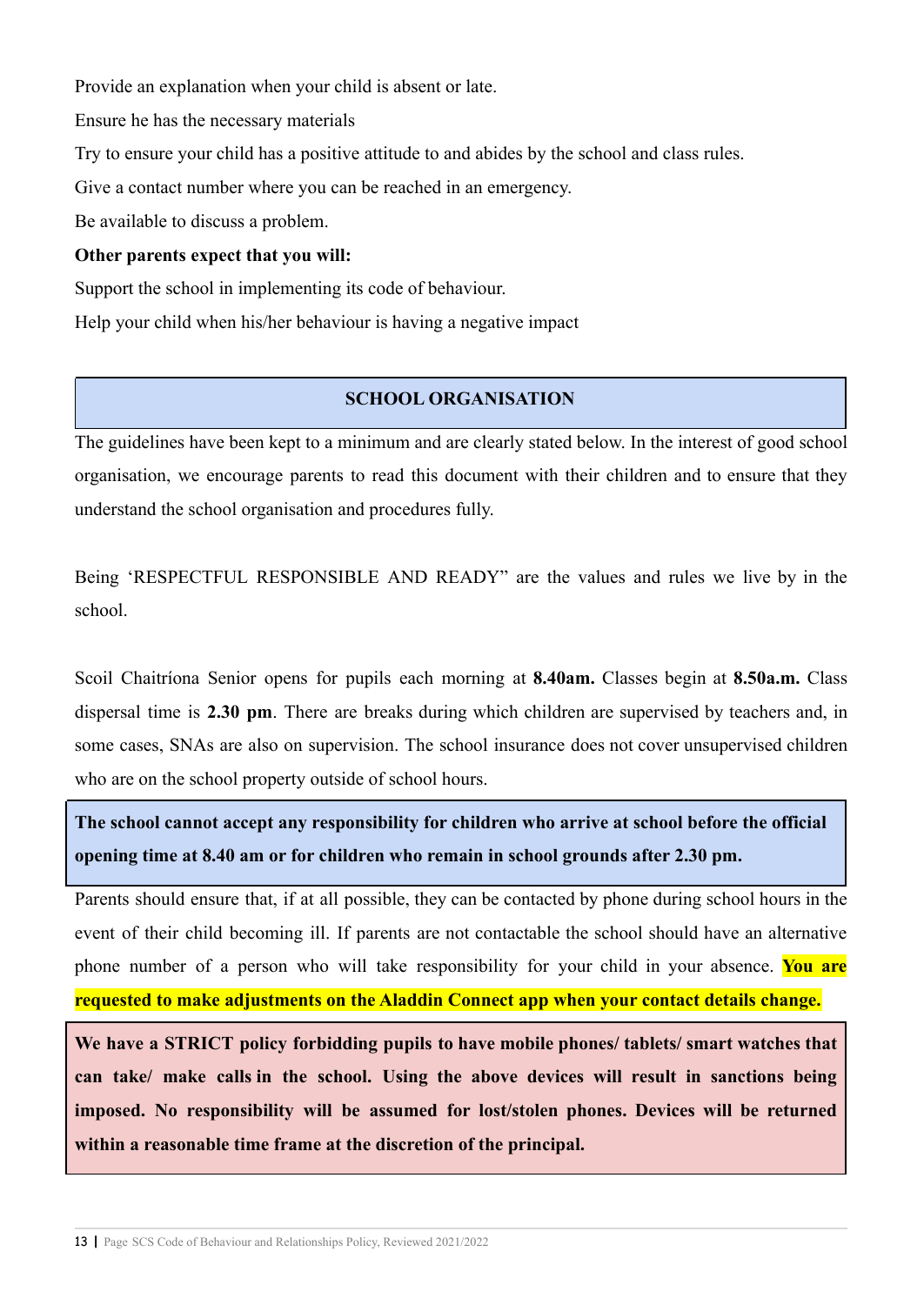#### **Strategies to Promote and Affirm Positive Behaviour**

In Scoil Chaitríona Senior, we use a variety of reinforcements of positive behaviour. Strategies for promoting positive behaviour in the school include a balance of approaches from; creating a caring classroom environment, to cooperative learning, to holding high expectations for all, to explicit teaching of appropriate behaviours, to teaching social skills and self-control, to the teacher acting as a role model, mentor and supporter. This is done through the following activities:

Input of pupils into the code

Consistent implementation of the code and high expectations for pupil behaviour

Adults who model respectful behaviour

Positive interactions

SPHE programmes are used throughout the school to promote self-esteem, healthy choices and establishing and maintaining friendships.

| What "Be Respectful, Be Responsible, Be Ready" looks like in SCS |                                          |                                                             |                                        |  |
|------------------------------------------------------------------|------------------------------------------|-------------------------------------------------------------|----------------------------------------|--|
| <b>Location</b>                                                  | <b>Be Respectful</b>                     | <b>Be Responsible</b>                                       | <b>Be Ready</b>                        |  |
| In the<br>Classroom                                              | Use Indoor Voice                         | Bring your equipment                                        | Be in school                           |  |
|                                                                  | Feet on the floor                        | Look after your own and<br>others property                  | Be on time                             |  |
|                                                                  | Hands to self and Raise hand<br>to speak | Ask for help if you need it                                 | Eyes on teacher                        |  |
|                                                                  | Keep bathroom rules                      | Try your best                                               | Listening ears                         |  |
| Outside the<br>classroom                                         | Walk on the left                         | Follow teachers<br>instructions                             | Show me 5                              |  |
|                                                                  | Be mannerly                              | Keep school tidy                                            | Enjoy break time/<br>excursions safely |  |
|                                                                  | Include all who wish to be<br>included   | Tell an adult if someone<br>needs help- be an up<br>stander | Follow line up<br>procedures           |  |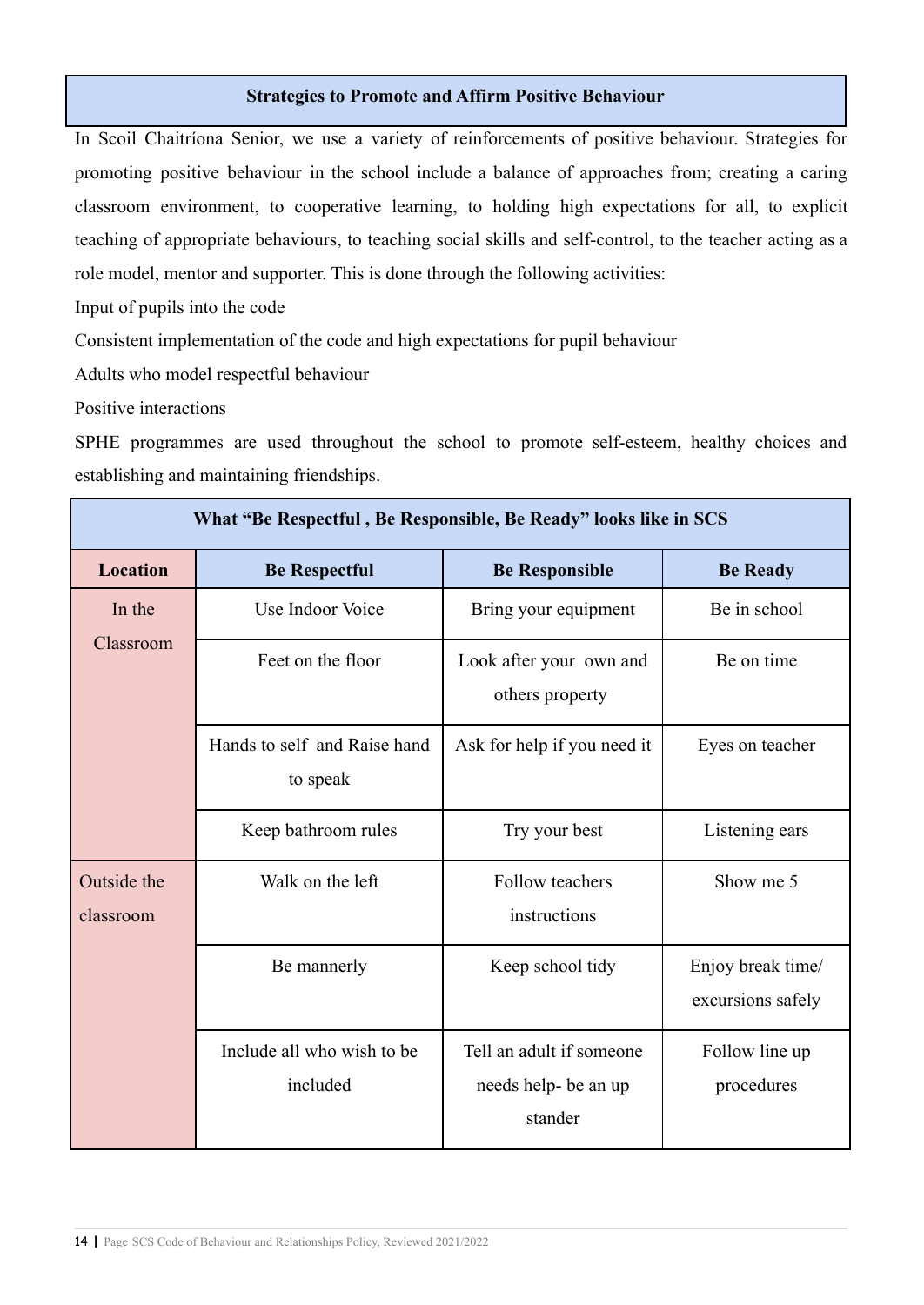| Use social media | Have parental controls/ | Report online abuse   |
|------------------|-------------------------|-----------------------|
| appropriately-   | supervision for online  | Remove yourself from  |
| Be Kind          | activity                | dangerous situations- |
|                  |                         | Tell                  |



## **STRATEGIES FOR DEALING WITH UNACCEPTABLE BEHAVIOUR**

As a general rule, inappropriate behaviour in the classroom is dealt with by the class teacher within the classroom, whilst taking into account any behaviour management strategies that may be in place for individual children.

Inappropriate behaviour can range from misdemeanour to gross misbehaviour and is judged having regard to the pupil's age, temperament, range of ability and other relevant factors. When imposing a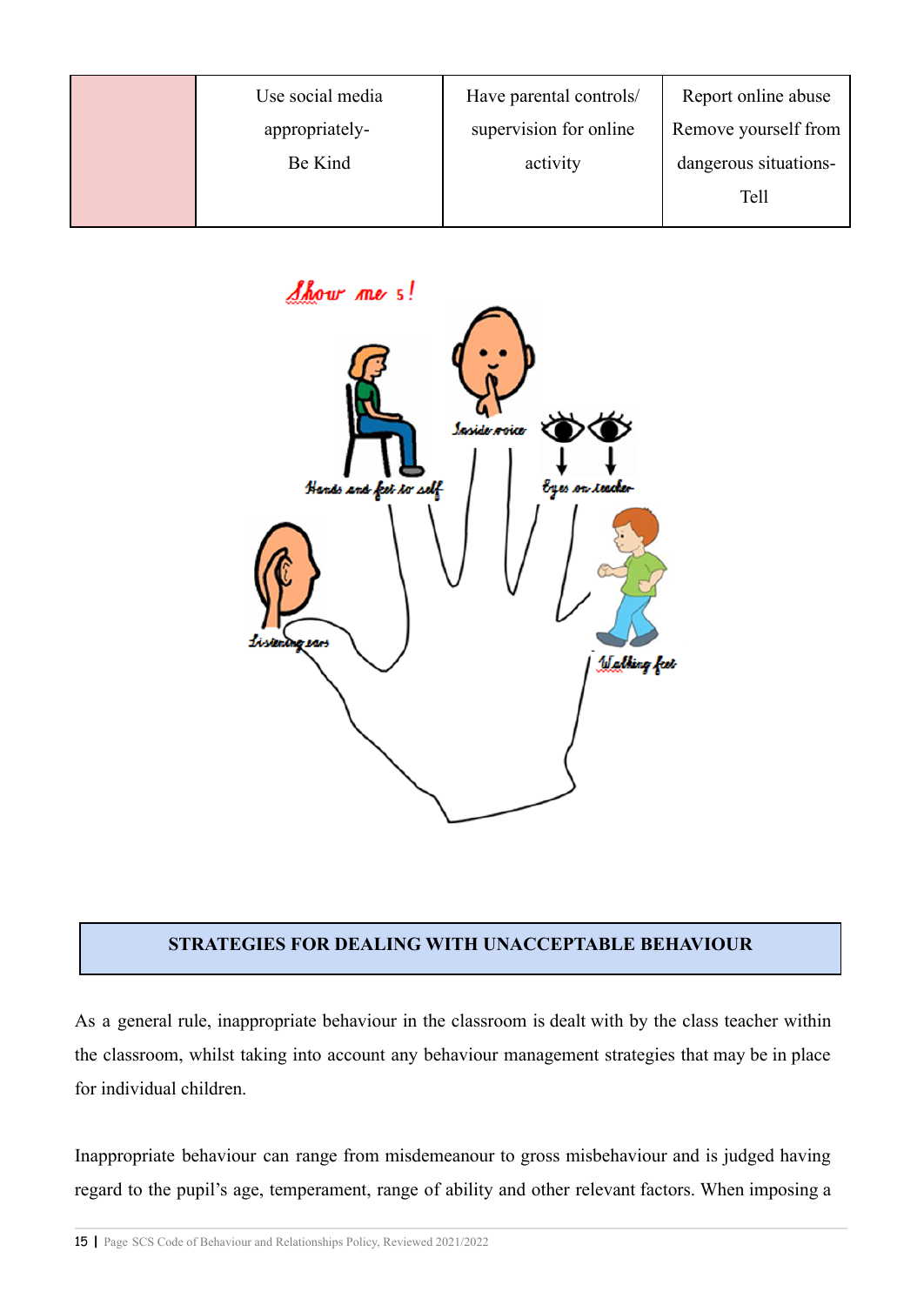sanction, the teacher will make it clear to the child that it is the inappropriate behaviour which is unacceptable and not the individual concerned. Staff in SCS use a solution based approach.

The level of sanction to be imposed will be proportionate and appropriate to the misbehaviour and follows these steps on the ladder of intervention below. (Some misbehaviours may escalate the pupil further up the ladder of intervention).

The objective of the sanction is always to help the pupil learn. Problems are addressed as early as possible.

Each response below is empathetic, detached and objective. Each child will receive two stars at the beginning of the day and will be encouraged to develop self-awareness and motivation to keep their stars/points. The aim for the child is to maintain these stars which lead up to individual and group rewards.

These stars can be logged on class dojo or on star charts (flexibility is given to individual teachers here).



image from: https://www.kissclipart.com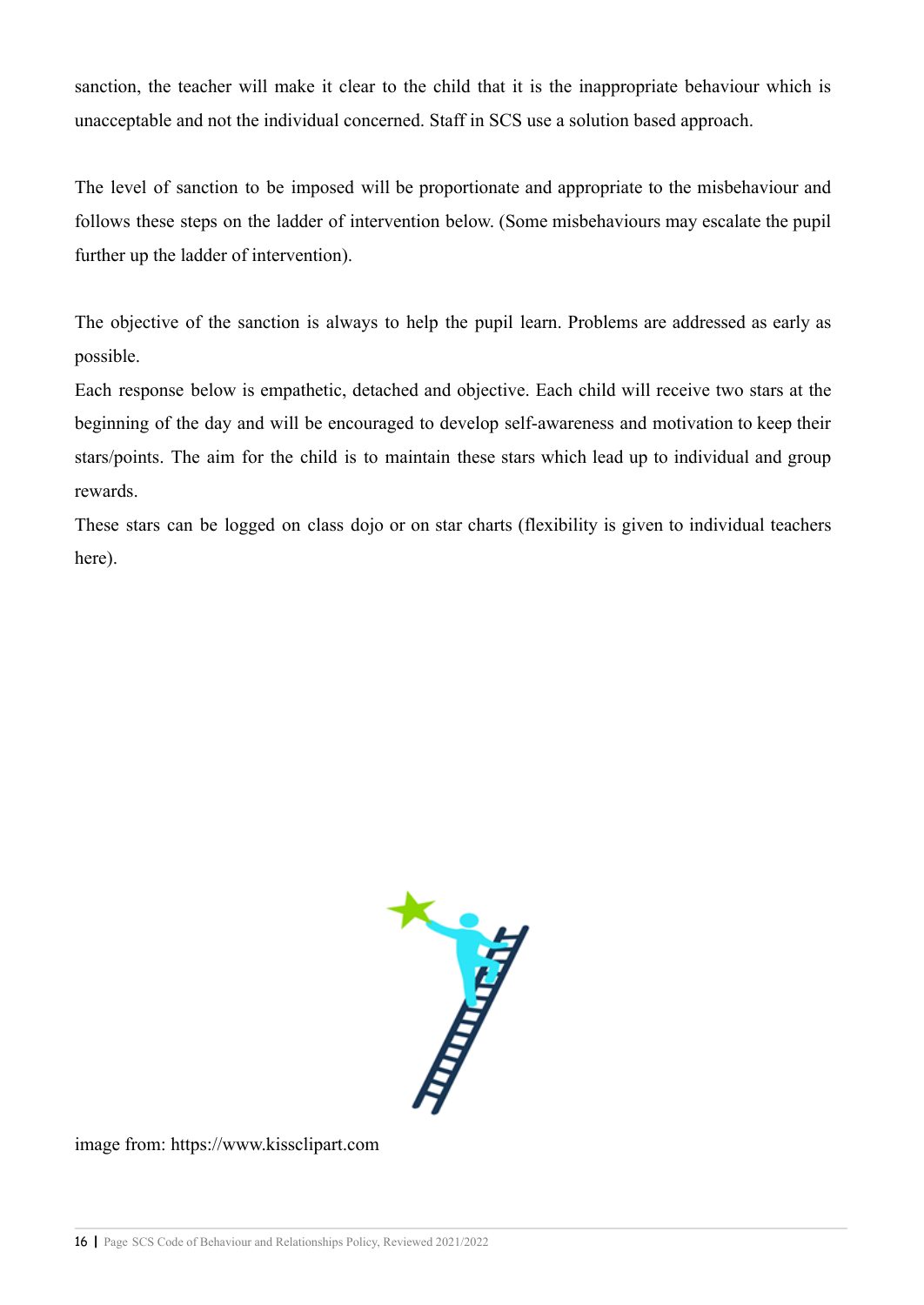## **Ladder of Intervention**

**Step 1: Verbal warning.** This is a clear instruction as to what the child should be doing. (Teacher gathers information, understanding the context and factors that may be affecting behaviour and makes adjustments).

**Step 2: Written warning.** This will be recorded by the teacher. The pupil is involved in problem solving, generating ideas about possible solutions (using restorative questions).

**Step 3: Move** to another area in the classroom/ support room

**Step 4: Restorative Questions**<sup>\*</sup> oral/ written with a letter home to parents for signature.

**Step 5: Class teacher communication with parents**

**Step 6: Meeting with principal, class teacher, parent and pupil.**

**Step 7: In School suspension,** subject to BOM approval.

**Step 8: Out of School suspension,** subject to BOM approval.

As a general rule, a whole class is not punished because of one child's/small group's unacceptable behaviour. Inappropriate behaviour at break time is generally dealt with by the teacher on supervision duty on the yard. As a general rule, inappropriate behaviour in the classroom is dealt with by the class teacher within the classroom.

#### **Behaviour Plan**

For certain pupils with recurring behavioural difficulties an Individual Behaviour Plan will be put in place. Behaviour plans are suitable for children without a specific diagnosis also. The plan will assist the teachers and child to find alternative desirable behaviours. The NEPS continuum of Support will be used. This plan will be drawn up in consultation with the parents, class teachers, special education teachers and school psychologist (if appropriate). Behaviour plans for children without SEN diagnosis will be written in consultation with the class teacher, pupil and parent.

**More Serious Misconduct may include:** disruptive behaviour, skipping class, mocking work of teacher, stealing, mocking efforts of other student, refusal to obey reasonable request of teacher e.g. change seat, hand over mobile phone that was visible/not turned off, throwing an object, persistent minor offences, etc.

These will be reported to the Principal/Deputy Principal/ Assistant Principal, without delay who will speak to the pupil, contact parents/guardians and impose sanctions.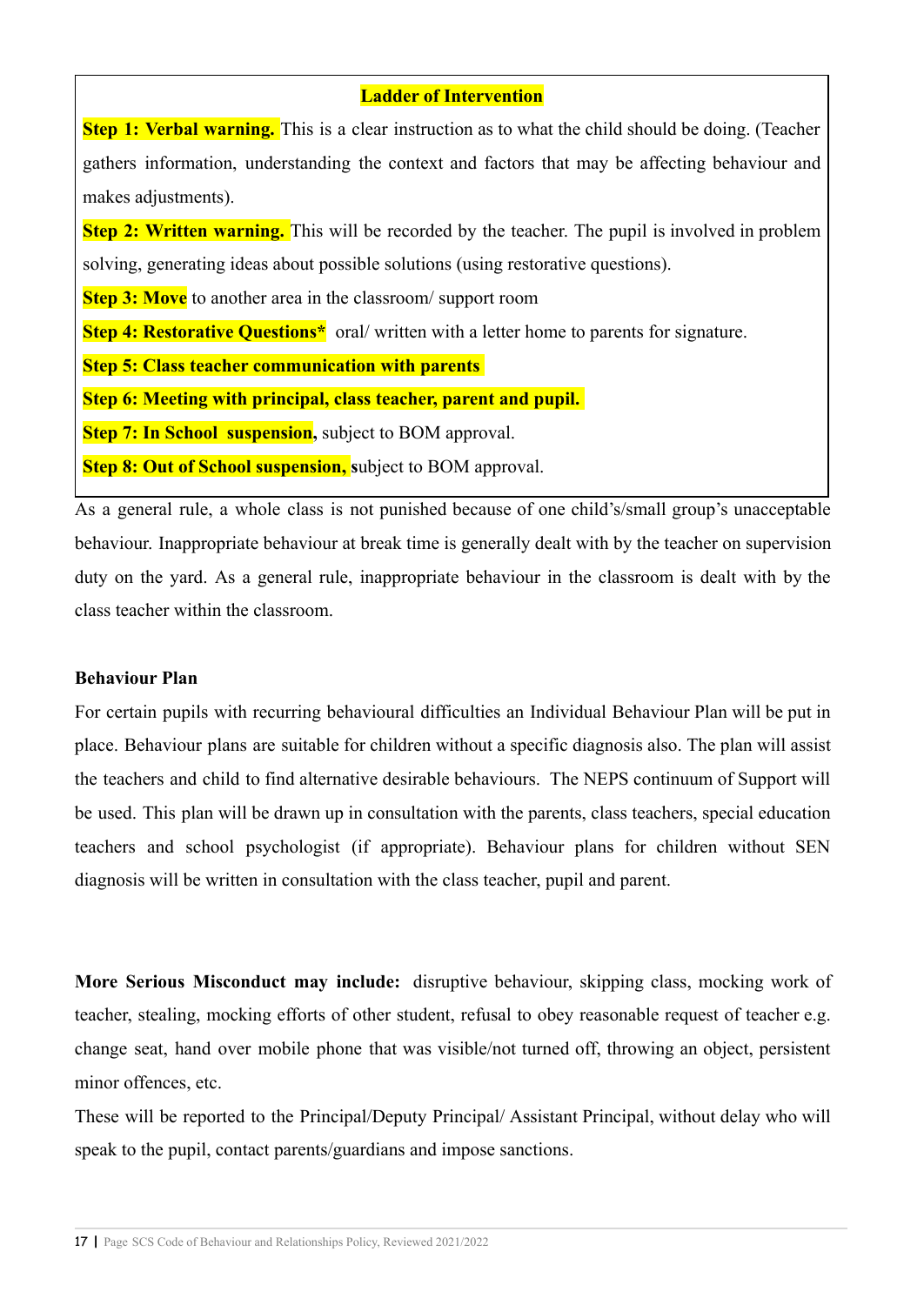#### **Gross Misconduct**

In such circumstances, the parents will be immediately requested to meet the Principal. The Board may authorise the Chairman or Principal to sanction an immediate suspension, pending a formal investigation and discussion of the matter with the parents.

**If the parents do not give an undertaking that the pupil will behave in an acceptable manner in the future the pupil may be suspended for a temporary period of up to three school days in accordance with Rule 130 (5) of the Rule for National Schools, as amended by circular 7/88 and the N.E.W.B. 2008 guidelines Chapters 10 and 11.**

**Very Serious/ Gross Misconduct may include:** fighting, bullying, racist/sexist/homophobic/cyber bulling/ abuse, absence from school without permission, bad language or sexual innuendo directed at or used to embarrass or upset anyone, gross verbal abuse to staff, aggressive behaviour toward a staff member, abuse directed at a staff member outside the school, any wilful act that could injure another student or himself, vandalism on way to/from school, possessing/buying/selling a prohibited substance on the school grounds, persistent ongoing minor offences that have not been resolved after repeated interventions by teachers.

#### **Suspension**

In accordance with the Department of Education and Skills and current legislation the following general guidelines shall apply when a child is being considered for suspension or is to be suspended from the school. Suspension will be an appropriate response to the behaviour causing concern. The BOM will deal with the issue in a confidential manner.

The Board of Management of Scoil Chaitríona Senior has the authority to suspend a pupil. Where this authority is delegated it shall be done so in writing.

#### **Situations in which suspension will be considered include:**

- 1. The student's behaviour has had a seriously detrimental effect on the education of others
- 2. The students' continued presence in the school constitutes a threat to safety
- 3. The student is responsible for serious damage to property
- 4. A single serious misconduct may be grounds for suspension

Fair procedures will be employed based on;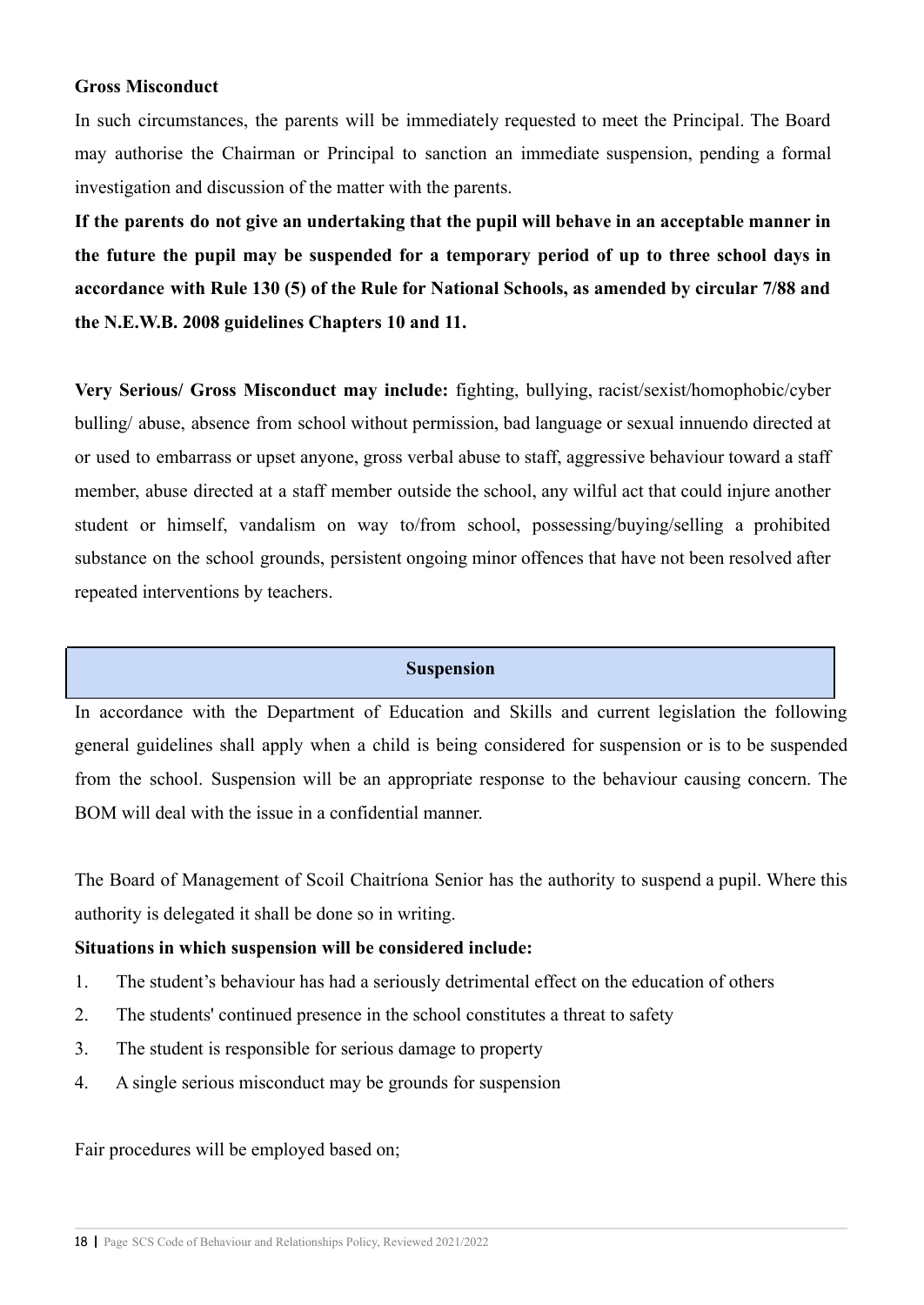(i) the right to be heard i.e. that student and parent/s are fully informed about the allegation, the procedures used to investigate and decide the matter and are given the right to respond, before a decision is made and a sanction imposed.

(ii) the right to impartiality in decision making in regard to possible suspension.

In the case of internal suspension, the child's parents will be contacted to discuss the issue and to explain the process of internal suspension. A copy of the letter of internal suspension will be given to the parents and retained on the child's file.

## **Determining the appropriateness of suspending a student**

The following factors should be considered before suspending a student

#### **The nature and seriousness of the behaviour**

What is the precise description of the behaviour? How persistent has the unacceptable behaviour been? Has the problem behaviour escalated, in spite of the interventions tried?

## **The context of the behaviour**

What are the circumstances of the incidents of serious misbehaviour (e.g. in class, in a particular teacher's class, in the yard, in a group)?

What factors may have triggered incidents of serious misbehaviour (e.g. bullying, cultural or family factors)?

What is the age, stage of development and cognitive ability of the student?

Are there any factors that may be associated with the behaviour (e.g. particular home circumstances, special educational needs)?

## **The impact of the behaviour**

How are other students and staff affected by the student's behaviour? What is the impact of the behaviour on the teaching and learning of the class? Does the behaviour have a particular or greater impact on some students or teachers? Does the student understand the impact of their behaviour on others?

## **The interventions tried to date (unless it is an immediate suspension)**

What interventions have been tried? Over what period?

How have the interventions been recorded and monitored?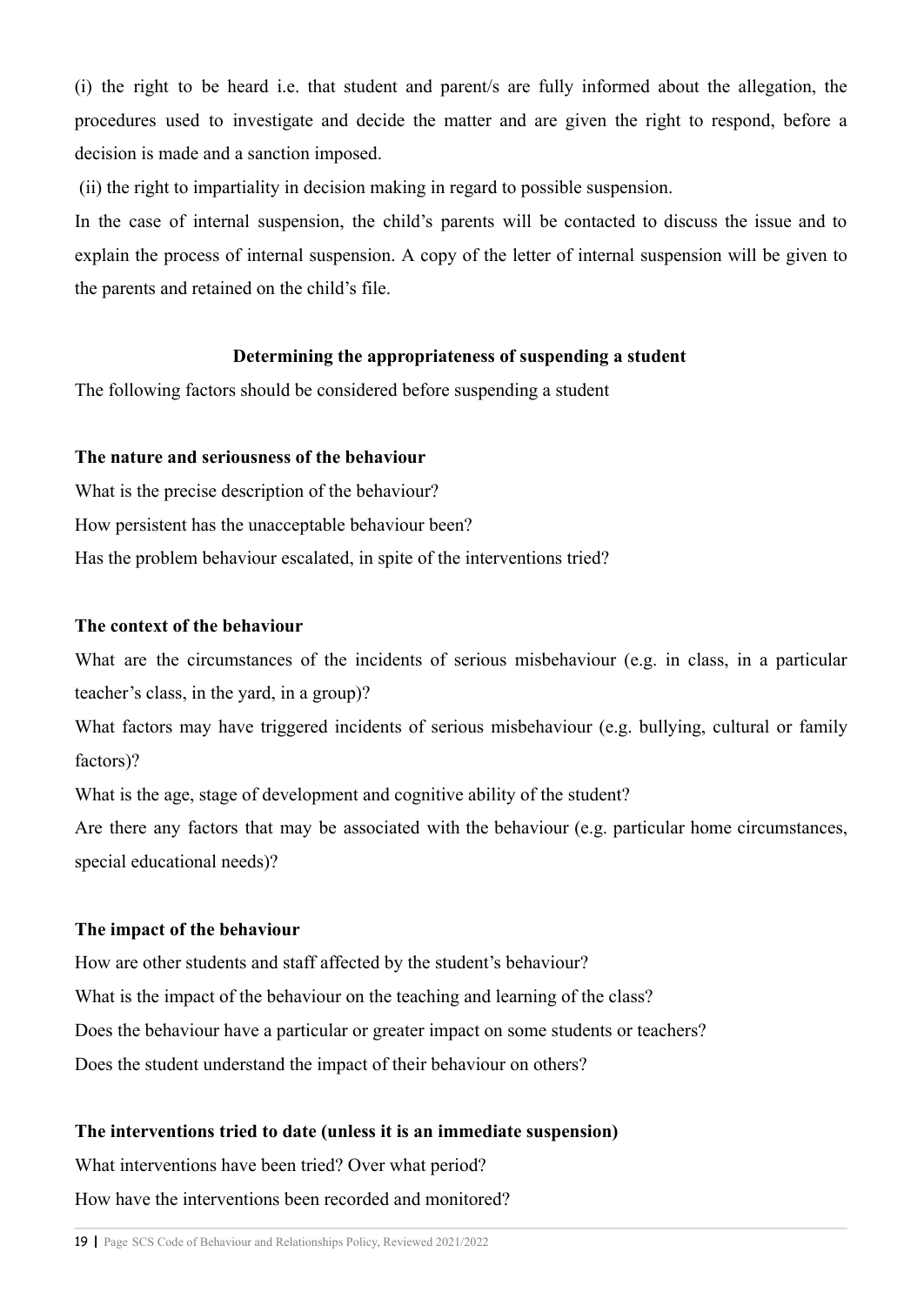What has been the result of those interventions?

Have the parents been involved in finding a solution to the problem behaviour?

Has the intervention of NEPS or other psychological assessment or counselling been sought, where appropriate?

Are any other interventions such as peer mediation, restorative justice approaches or family conferencing available?

Is the student or parent involved with any support service and has this agency or support service been asked for help in solving this problem?

Has any other agency been asked for assistance (e.g. Family Support, School Completion Programme, Child and Adolescent services)?

#### **Whether suspension is a proportionate response**

Does the student's behaviour warrant suspension?

Is the standard being applied to judging the behaviour the same as the standard applied to the behaviour of any other student?

#### **The possible impact of suspension**

Will suspension allow additional or alternative interventions to be made? Will suspension help the student to change the inappropriate behaviour? How will suspension help teachers or other students affected by the behaviour? Will suspension exacerbate any educational vulnerability of the student?

#### **Procedures in respect of suspension**

#### **Informing students and parents**

At the earliest possible time, the parents/guardians shall be informed of the difficulties regarding their child's behaviour, the nature of the misbehaviour, and the sanctions being considered/to be imposed on the child.

#### **Opportunity to respond**

A meeting/ phone call shall be arranged with the parents/guardians and the teacher(s)/ staff member, Principal and/or member(s)/Chairperson of the Board of Management (where available), to allow the parent and child an opportunity to respond before a decision is made and before any sanction is imposed.

#### **Period of suspension**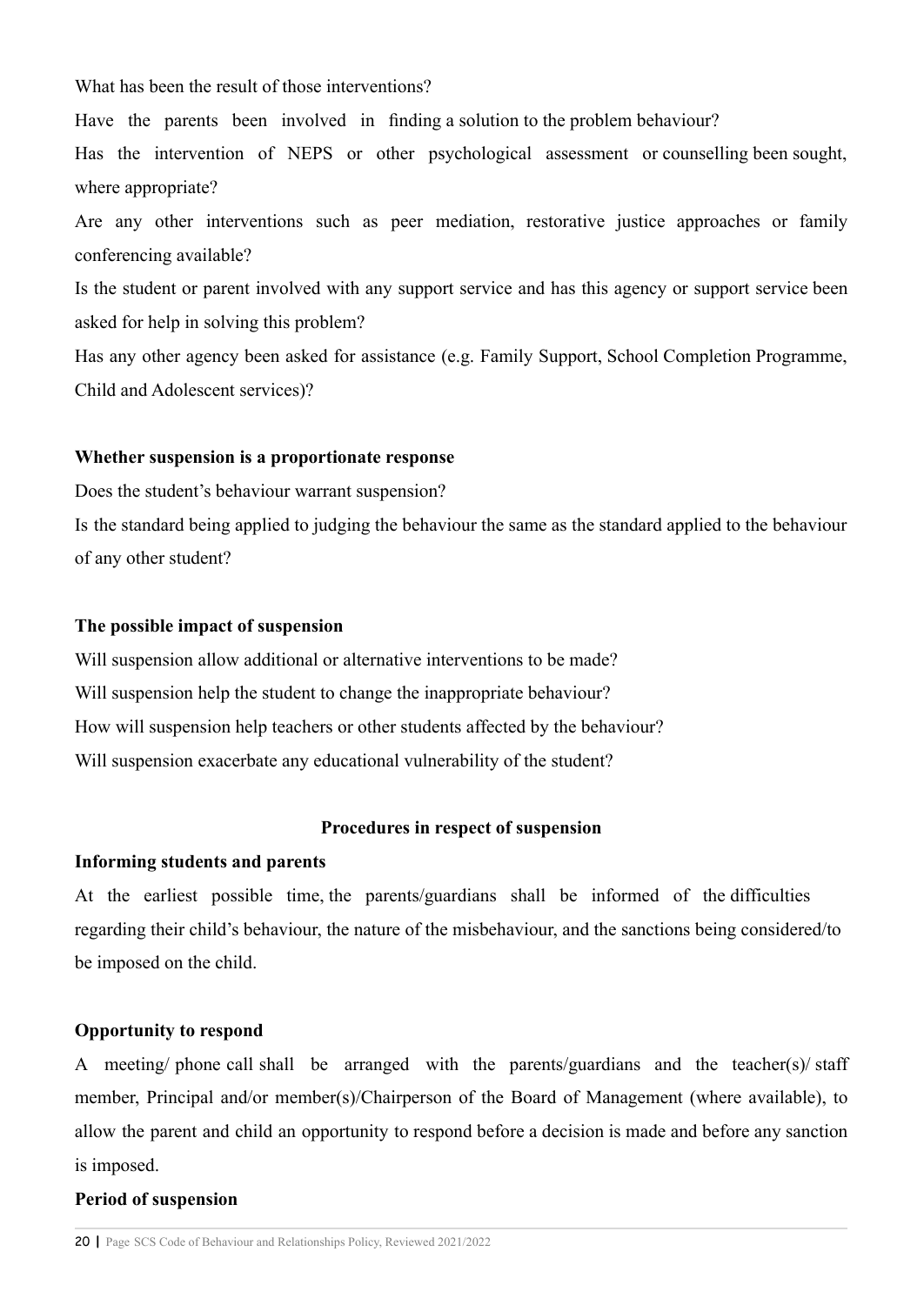A student will not be suspended for more than three days except in exceptional circumstances where the Principal considers that a period of suspension longer than three days is needed in order to achieve a particular objective. If this is to be the case, the principal will refer the matter to the Board of Management for consideration and approval, giving the circumstances and the expected outcomes.

#### **Procedures relating to immediate suspension**

If a suspension is to be immediate (e.g. in the interest of health and safety) a preliminary investigation should be conducted to establish the case for the imposition of the suspension.

The formal investigation should immediately follow the imposition of the suspension.

In the case of an immediate suspension, parents must be notified, and arrangements made with them for the child to be collected.

The student is to be supervised until the suspension takes effect.

The student will not be sent home during the school day, unless suitable arrangements can be made for the pupil to be collected by a parent/guardian.

Parents will be requested to attend with the student on the day of his/her return to school.

● Written undertaking of a letter of apology answering the Restorative Practice questions is requested and a parent signature of the Contract of Future Behaviour is essential.

The school, in consultation with the parents, will put together a behaviour plan for the student following the suspension where it is deemed necessary.

On pupil's return, the class teacher /principal/ assigned teacher will provide support to the student during the reintegration process.

Written records will be kept.

#### **Appeals**

A suspension can initially be appealed to the suspending body, Principal/Board of Management, by means of a formal letter/email.

The Chairperson of the Board may set up a sub-committee of three members to hear any formal appeal. This committee has the right to deal with any disciplinary matter up to but not including permanent exclusion.

At all times the Board shall adhere to the principles of natural justice.

• The school may insist that the student remain at home while any appeal on a suspension is in progress.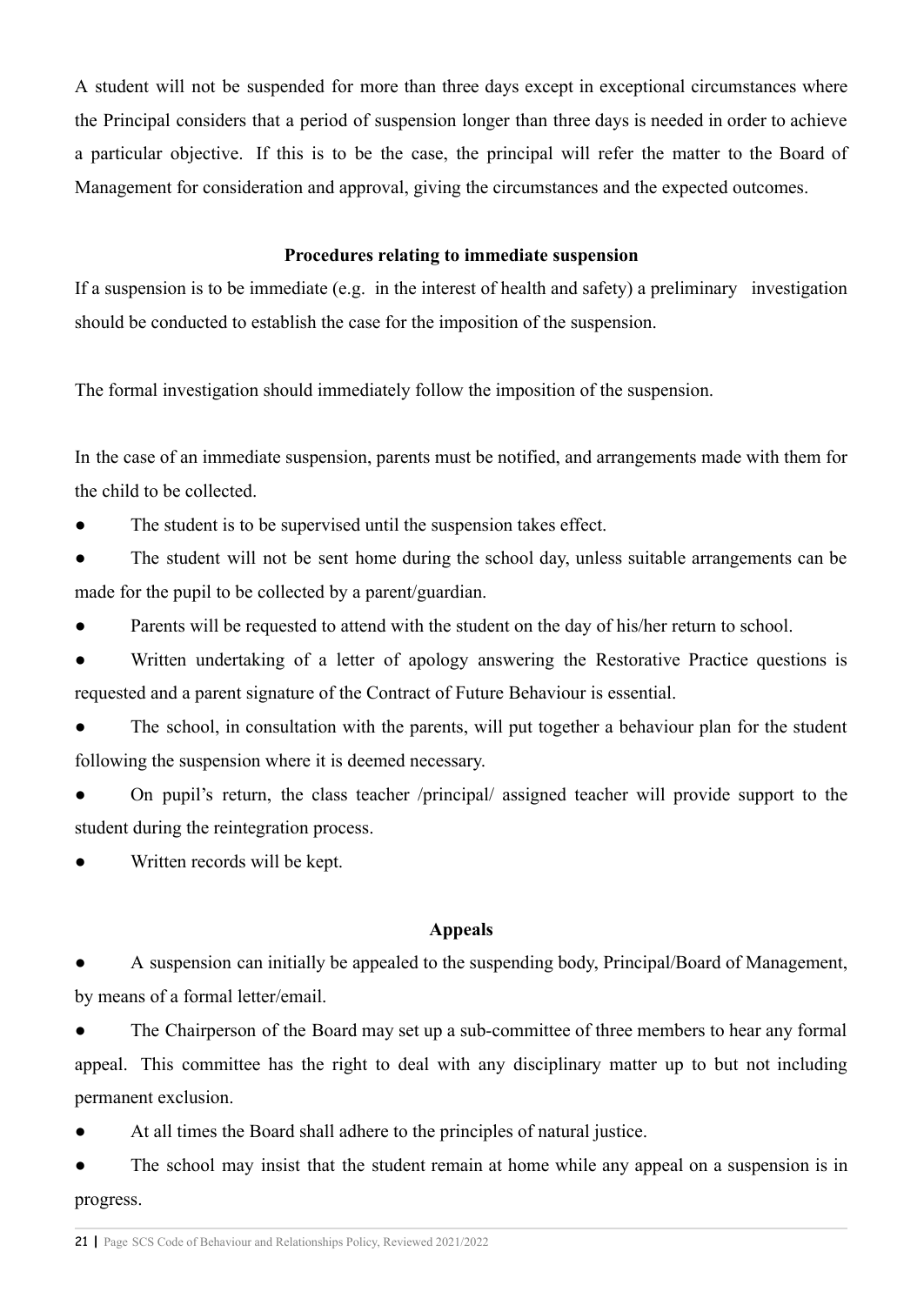All appeals will be heard as soon as is practically possible.

● If an appeal has been successful and the suspension has already been served, it is possible that the only remedy available is to have the suspension removed from the student's file or record.

The maximum initial period of such exclusion shall be three school days. A special decision of the Board of Management is necessary to authorise a further period of exclusion up to a maximum of ten school days to allow for consultation with parents/guardians to continue.

Where the total number of days for which the student has been suspended in the current school year reaches twenty days, the parents may appeal the suspension under section 29 of the Education Act 1998, as amended by the Education (Miscellaneous Provisions) Act 2007.

At the time when parents are being formally notified of such a suspension, they and the student should be told about their right to appeal to the Secretary General of the Department of Education and Skills under section 29 of the Education Act and should be given information on how to appeal**.**

## **Implementation of a Suspension**

In the case of suspension, the Chairperson of the Board of Management will notify the parents of the decision to suspend, or, in his absence; this may be delegated to the principal.

#### **Written notification**

Should a suspension be imposed the Principal will notify the parents and the student in writing of the decision to suspend. The letter will outline:

- Notice of the suspension
- Starting date of the suspension
- Length of suspension
- Reason/s/ copies of reports for the suspension
- Expectations of student while suspended (restorative work/ study programme)
- Importance of parental assistance in dealing with the breach of the Code

The arrangements for returning to school including commitments to be entered into by student and parents

A statement that the Education Welfare has been informed (if the suspension is six days or longer, or if the student has been suspended for 20 days or more during the school year)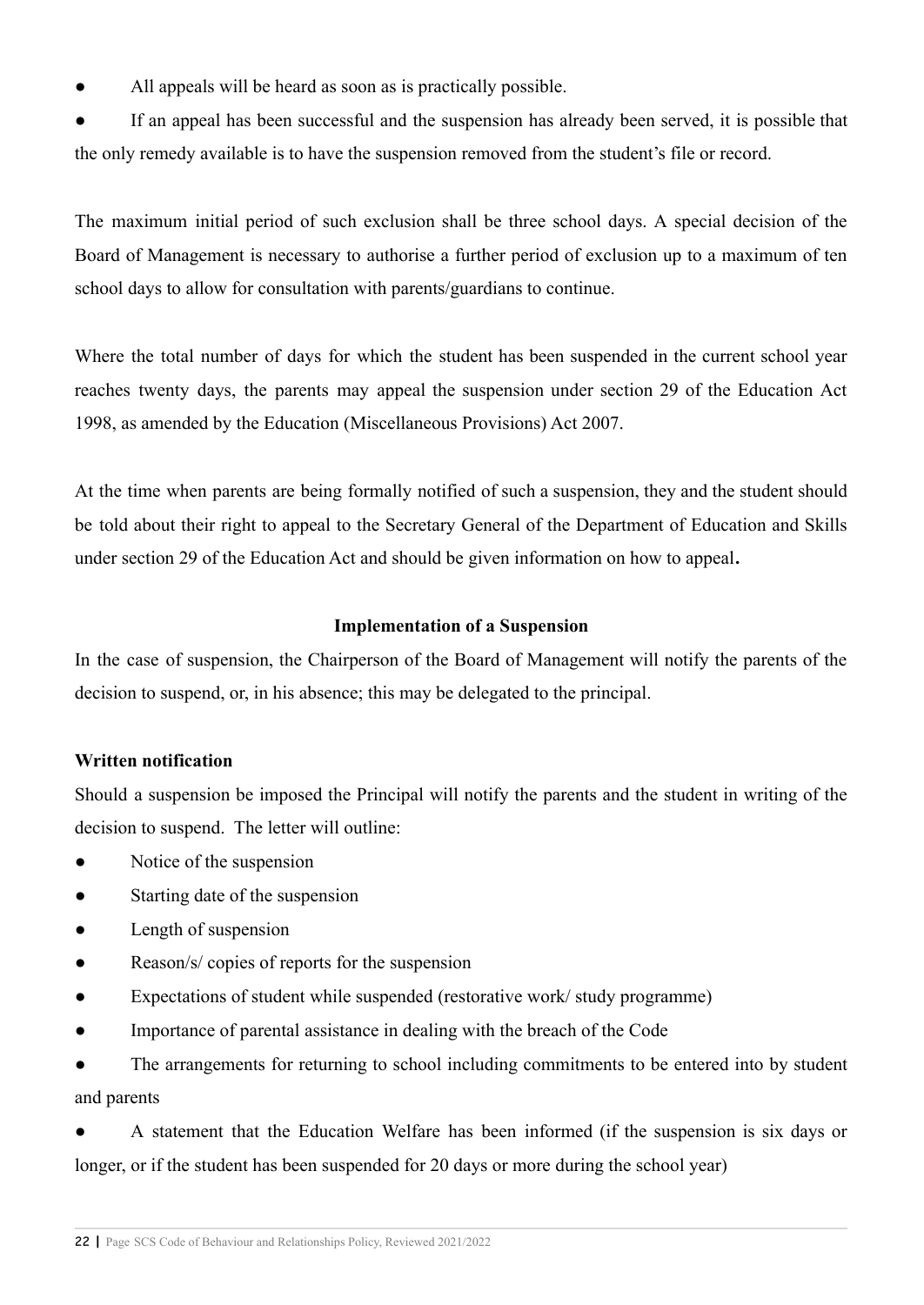Requirements, which have to be in place when the student returns to school (written apologies, school work, etc.)

## **Respectful engagement for a restorative practice;**

Where a decision to suspend has been made, respectful engagement between parents, student, principal/ representative will help the pupil during the restorative phase and his/ her successful return to school and future behaviour. Where parents/ guardians do not agree to meet/ engage with the principal, written notification will serve as notice to impose a suspension.

## **Grounds for removal of a suspension may include the following:**

- Successful appeal to the Board of Management.
- The student and parent/s have met the specific conditions as laid down by the Principal/Board of Management during the initial suspension meeting.
- Successful appeal under Section 29 of the Education Act 1998.
- New circumstances come to light. Other grounds considered relevant come to light.

## **Expulsion**

In accordance with the Department of Education and Skills guidelines and current legislation, the following general guidelines and procedures shall apply when a child is being considered for expulsion or is to be expelled from the school.

If the possibility of expulsion is going to arise it shall be considered within the context of Scoil Chaitríona Senior's Code of Behaviour and Relationships Policy.

A student is expelled from a school when a Board of Management makes a decision to permanently exclude him or her from the school, having complied with the provisions of section 24 of the Education (Welfare) Act 2000.

## **Authority to expel**

The Board of Management of Scoil Chaitríona Senior has the authority to expel a student. As a matter of best practice, that authority should be reserved to the Board of Management and should not be delegated.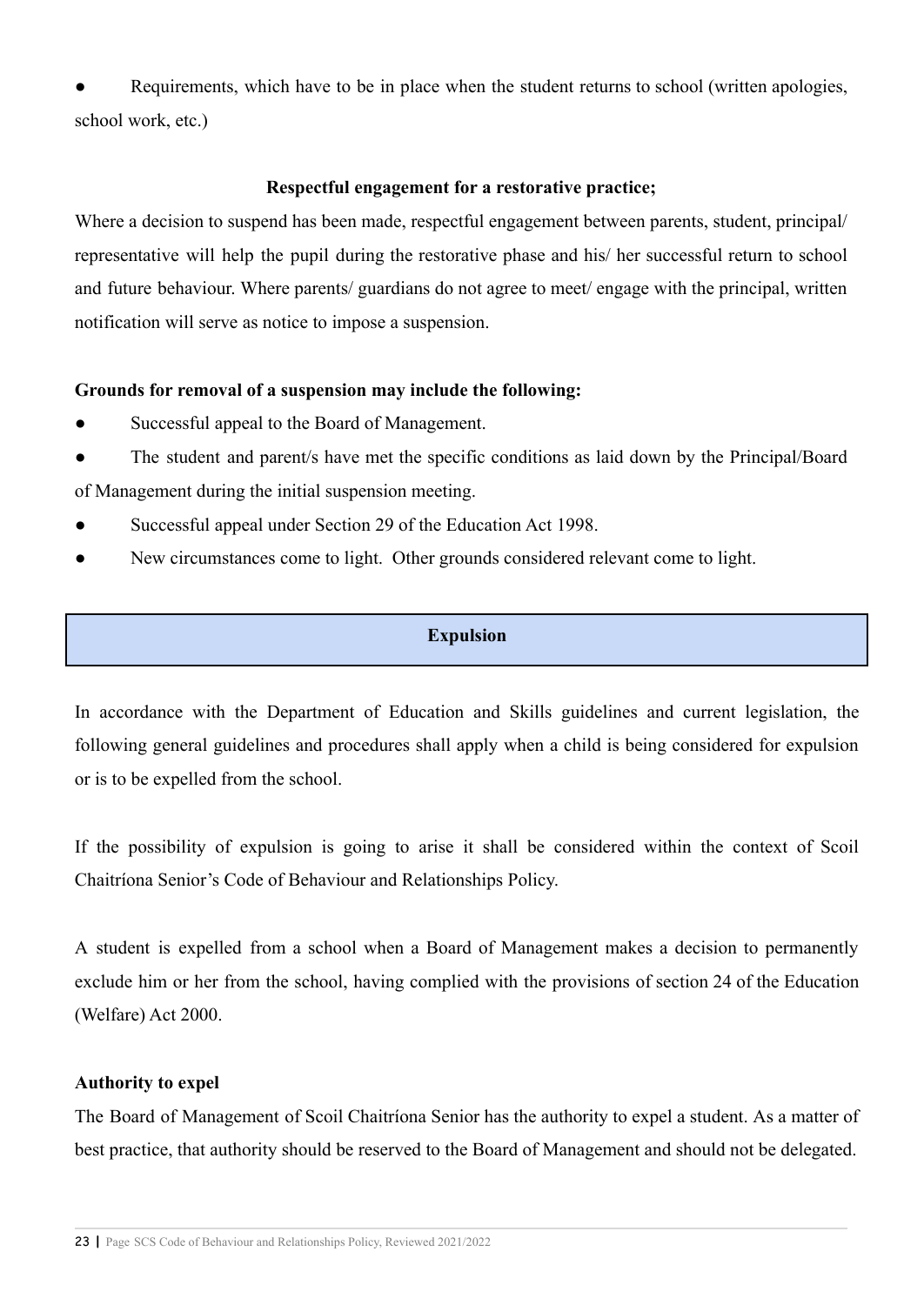## **The grounds for expulsion**

- Expulsion should be a proportionate response to the student's behaviour.
- Expulsion of a student is a very serious step, and one that should only be taken by the Board of Management in extreme cases of unacceptable behaviour.

The school should have taken significant steps to address the misbehaviour and to avoid expulsion of a student including, as appropriate:

- meeting with parents and the student to try to find ways of helping the student to change their behaviour
- making sure that the student understands the possible consequences of their behaviour, if it should persist
- ensuring that all other possible options have been tried
- seeking the assistance of support agencies (e.g. National Educational Psychological Service, Health Service Executive Community Services, Child and Adolescent Mental Health Services, National Council for Special Education).

A proposal to expel a student requires serious grounds such as that:

- the student's behaviour is a persistent cause of significant disruption to the learning of others or to the teaching process
- the student's continued presence in the school constitutes a real and significant threat to safety
- the student is responsible for serious damage to property

The grounds for expulsion may be similar to the grounds for suspension. In addition to factors such as the degree of seriousness and the persistence of the behaviour, a key difference is that, where expulsion is considered, school authorities have tried a series of other interventions, and believe they have exhausted all possibilities for changing the student's behaviour.

#### **Automatic**

#### **expulsion**

A Board of Management may decide, as part of the school's policy on sanctions, and following the consultation process with the Principal, parents, teachers and students, that particular named behaviours incur expulsion as a sanction. However, a general decision to impose expulsion for named behaviours does not remove the duty to follow due process and fair procedures.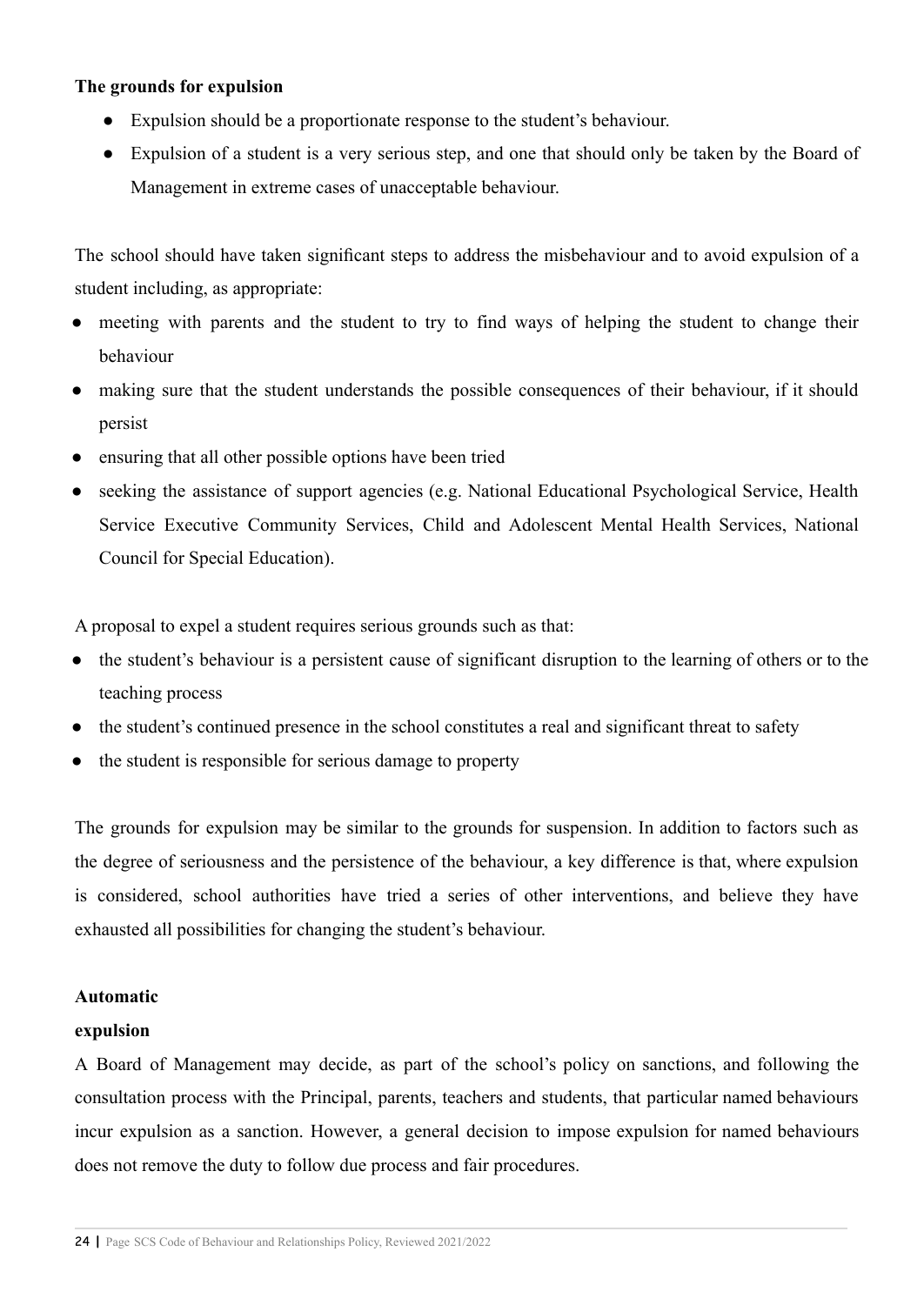## **Expulsion for a first offence**

There may be exceptional circumstances where the Board of Management forms the opinion that a student should be expelled for a first offence. The kinds of behaviour that might result in a proposal to expel on the basis of a single breach of the code could include:

- a serious threat of violence against another student or member of staff
- actual violence or physical assault
- supplying illegal substances to other students in the school
- sexual assault

## **Factors to consider before proposing to expel a student**

## **The nature and seriousness of the behaviour**

What is the precise description of the behaviour?

How persistent has the unacceptable behaviour been and over what period of time?

Has the problem behaviour escalated, in spite of the interventions tried?

## **The context of the behaviour**

What are the circumstances of the incidents of serious misbehaviour (e.g. in class, in a particular teacher's class, in the yard, in a group)?

What factors may have triggered or provoked incidents of serious misbehaviour (e.g. bullying, cultural or family factors)?

Are there any factors that may be associated with the behaviour (e.g. particular home circumstances, special educational needs)?

## **The impact of the behaviour**

How are other students and staff affected by the student's behaviour? What is the impact of the behaviour on the teaching and learning of the class?

## **The interventions tried to date**

What interventions have been tried? Over what period?

How have the interventions been recorded and monitored?

What has been the result of these interventions?

Have the parents been involved in finding a solution to the problem behaviour?

Has the intervention of NEPS or other psychological assessment or counselling been sought, where appropriate?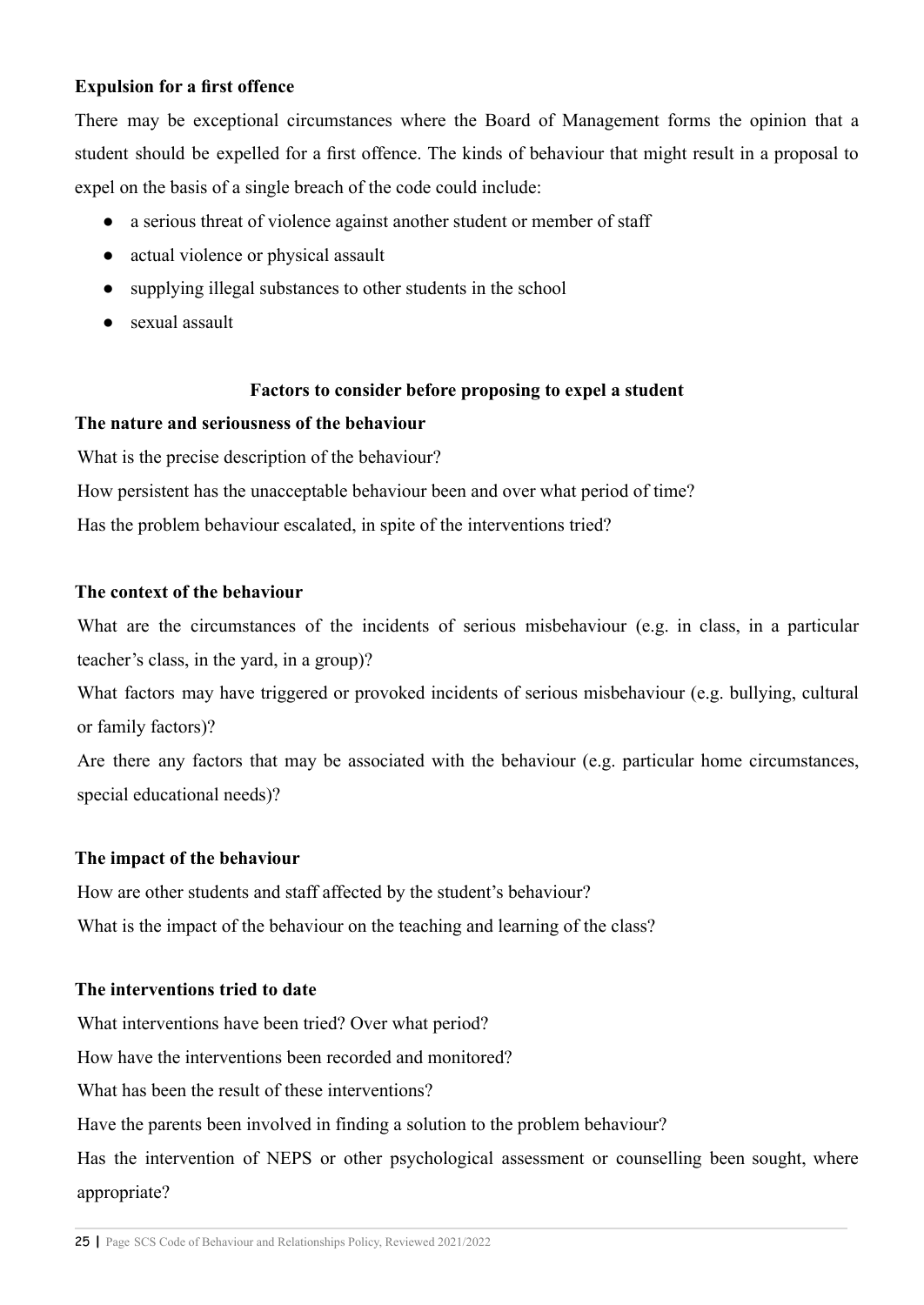Is the student or parent involved with any support service and has this agency or support service been asked for help in solving this problem?

Has any other agency been asked for assistance (e.g. Child Guidance Clinic, Child and Adolescent Mental Health services)?

Is the Board satisfied that no other intervention can be tried or is likely to help the student to change their behaviour?

#### **Whether expulsion is a proportionate response**

Is the student's behaviour sufficiently serious to warrant expulsion?

Is the standard being applied to judging the behaviour the same as the standard applied to the behaviour of any other student?

#### **The possible impact of expulsion**

To what extent may expulsion exacerbate any social or educational vulnerability of the student? Will the student be able to take part in, and benefit from, education with their peers? In the case of a student who is in care, what might be the implications of expulsion for the care arrangements?

#### **Procedures in respect of expulsion**

Schools are required by law to follow fair procedures as well as procedures prescribed under the Education (Welfare) Act 2000, when proposing to expel a student. Where a preliminary assessment of the facts confirms serious misbehaviour that could warrant expulsion, the procedural steps will include:

- 1. A detailed investigation carried out under the direction of the Principal.
- 2. A recommendation to the Board of Management by the Principal.
- 3. Consideration by the Board of Management of the Principal's recommendation; and the holding of a hearing.
- 4. Board of Management deliberations and actions following the hearing.
- 5. Consultations arranged by the Educational Welfare Officer.
- 6. Confirmation of the decision to expel.

These procedures assume that the Board of Management is the decision-making body in relation to expulsions.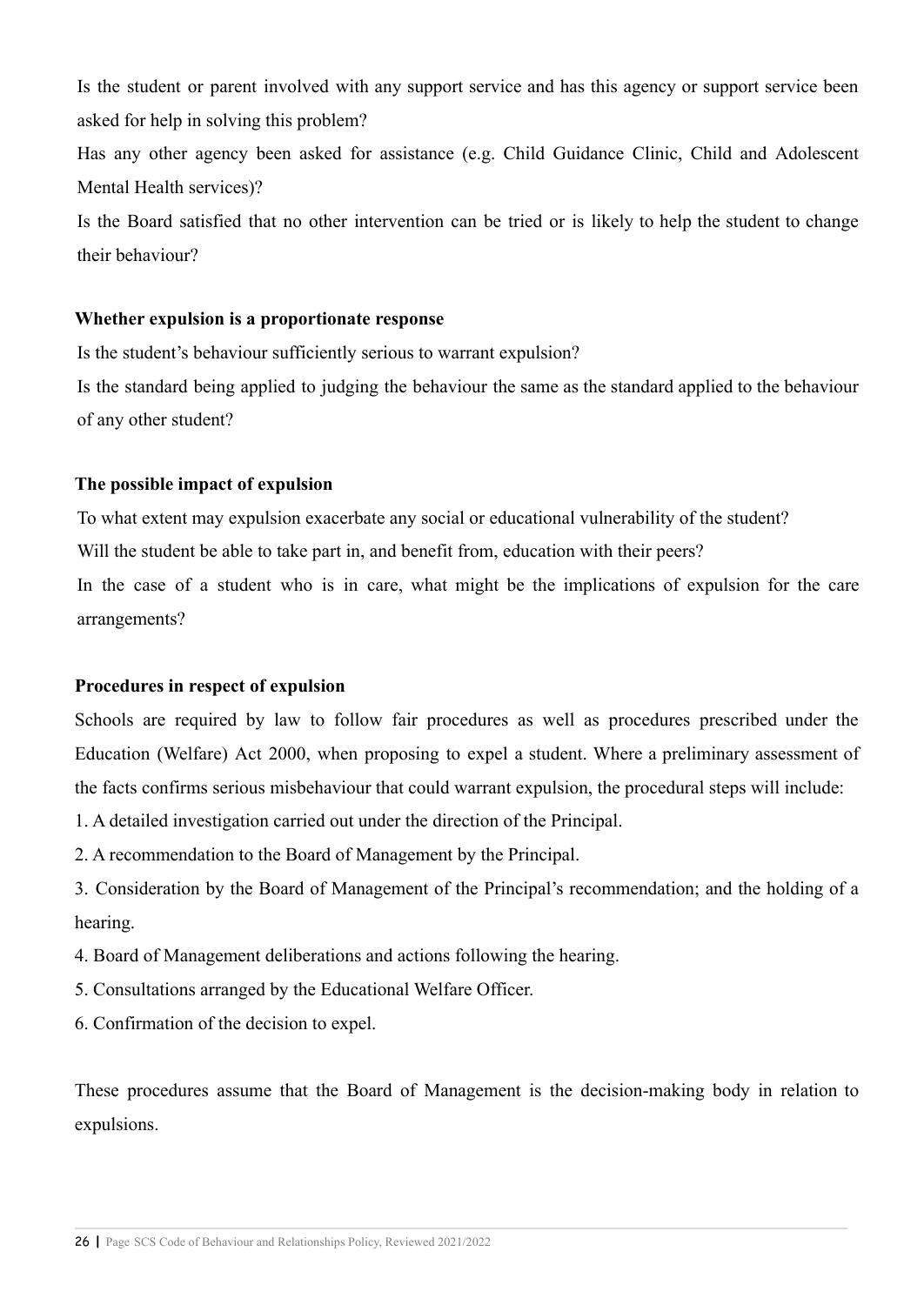It is a matter for the Board of Management of SCS to decide, on a case by case basis, which of the tasks involved in these procedural steps requires separate meetings and which tasks can be accomplished together in a single meeting, consistent with giving parents due notice of meetings and a fair and reasonable time to prepare for a Board hearing.

#### **Step 1: A detailed investigation carried out under the direction of the Principal**

In investigating an allegation, in line with fair procedures, the Principal should:

• inform the student and their parents about the details of the alleged misbehaviour, how it will be investigated and that it could result in expulsion.

give parents and the student every opportunity to respond to the complaint of serious misbehaviour before a decision is made and before a sanction is imposed.

Parents should be informed in writing of the alleged misbehaviour and the proposed investigation in order to have a permanent record of having let them know. This also ensures that parents are very clear about what their son or daughter is alleged to have done. It serves the important function of underlining to parents the seriousness with which the school views the alleged misbehaviour.

Parents and the student must have every opportunity to respond to the complaint of serious misbehaviour before a decision is made about the veracity of the allegation, and before a sanction is imposed. Where expulsion may result from an investigation, a meeting with the student and their parents is essential. It provides the opportunity for them to give their side of the story and to ask questions about the evidence of serious misbehaviour, especially where there is a dispute about the facts. It may also be an opportunity for parents to make their case for lessening the sanction, and for the school to explore with parents how best to address the student's behaviour. If a student and their parents fail to attend a meeting, the Principal should write advising of the gravity of the matter, the importance of attending a rescheduled meeting and, failing that, the duty of the school authorities to make a decision to respond to the inappropriate behaviour. The school should record the invitation issued to parents and their response.

#### **Step 2: A recommendation to the Board of Management by the Principal**

- i) inform the parents and the student that the Board of Management is being asked to consider expulsion
- ii) ensure that parents have records of: the allegations against the student; the investigation; and written notice of the grounds on which the Board of Management is being asked to consider expulsion
- iii) provide the Board of Management with the same comprehensive records as are given to parents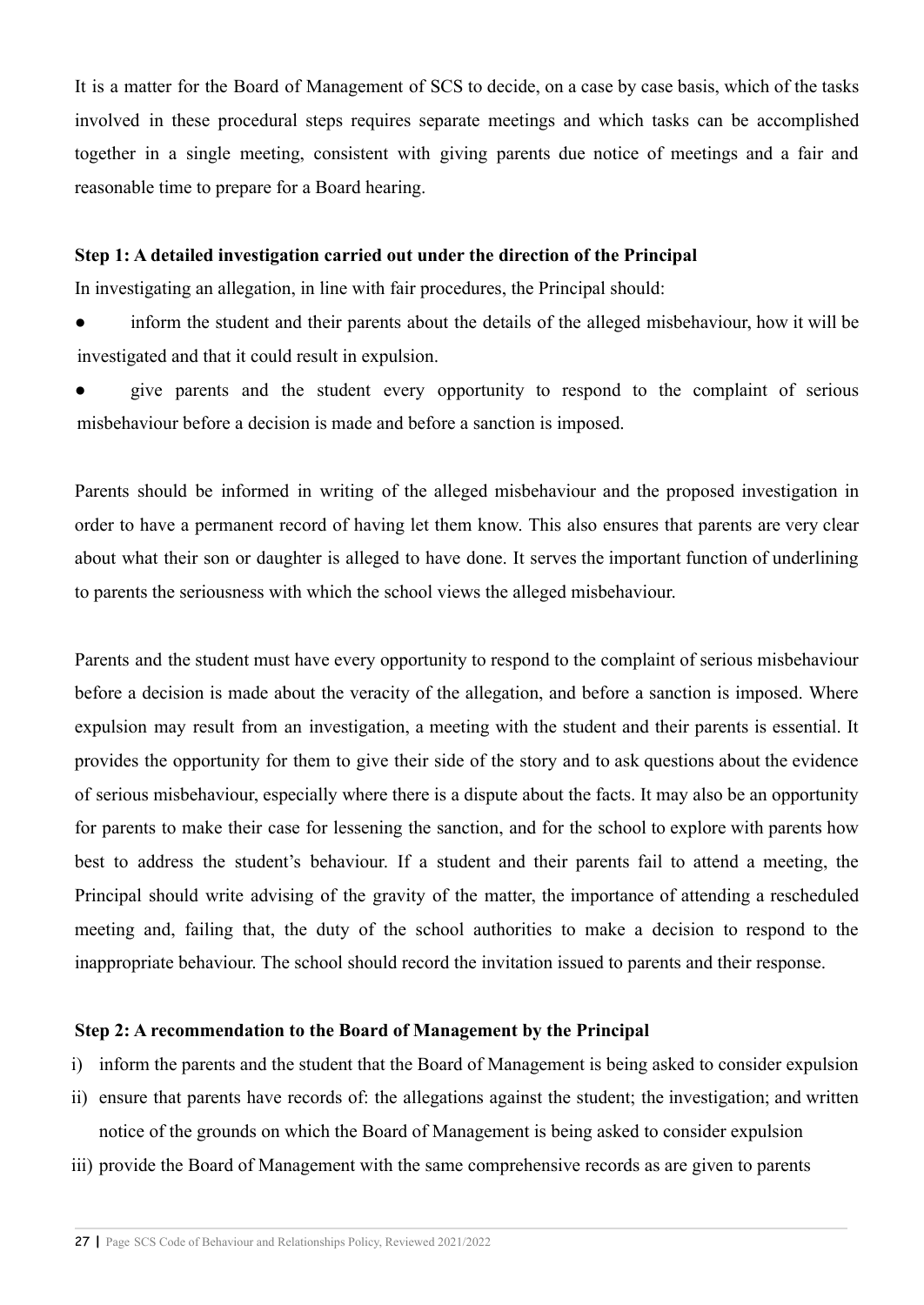- iv) notify the parents of the date of the hearing by the Board of Management and invite them to that hearing
- v) advise the parents that they can make a written and oral submission to the Board of Management
- vi) ensure that parents have enough notice to allow them to prepare for the hearing.

# **Step 3: Consideration by the Board of Management of the Principal's recommendation and the holding of a hearing**

It is the responsibility of the Board to review the initial investigation and satisfy itself that the investigation was properly conducted in line with fair procedures. The Board should undertake its own review of all documentation and the circumstances of the case. It should ensure that no party who has had any involvement with the circumstances of the case is part of the Board's deliberations (for example, a member of the Board who may have made an allegation about the student). Where a Board of Management decides to consider expelling a student, it must hold a hearing. The Board meeting for the purpose of the hearing should be properly conducted in accordance with Board procedures. At the hearing, the Principal and the parents, or a student aged eighteen years or over, put their case to the Board in each other's presence. Each party should be allowed to question the evidence of the other party directly. The meeting may also be an opportunity for parents to make their case for lessening the sanction. In the conduct of the hearing, the Board must take care to ensure that they are, and are seen to be impartial as between the Principal and student. Parents may wish to be accompanied at hearings and the Board should facilitate this, in line with good practice and Board procedures.

#### **Step 4: Board of Management deliberations and actions following the hearing**

Having heard from all the parties, it is the responsibility of the Board to decide whether or not the allegation is substantiated and, if so, whether or not expulsion is the appropriate sanction.

Where the Board of Management, having considered all the facts of the case, is of the opinion that the student should be expelled, the Board must notify the Educational Welfare Officer in writing of its opinion, and the reasons for this opinion. (Education (Welfare) Act 2000, s24(1)). The Board of Management should refer to National Educational Welfare Board reporting procedures for proposed expulsions. The student cannot be expelled before the passage of twenty school days from the date on which the EWO receives this written notification (Education (Welfare) Act 2000, s24(1)).

An appeal against an expulsion under section 29 of the Education Act 1998 will automatically succeed if it is shown that the Educational Welfare Officer was not notified in accordance with section 24(1) or that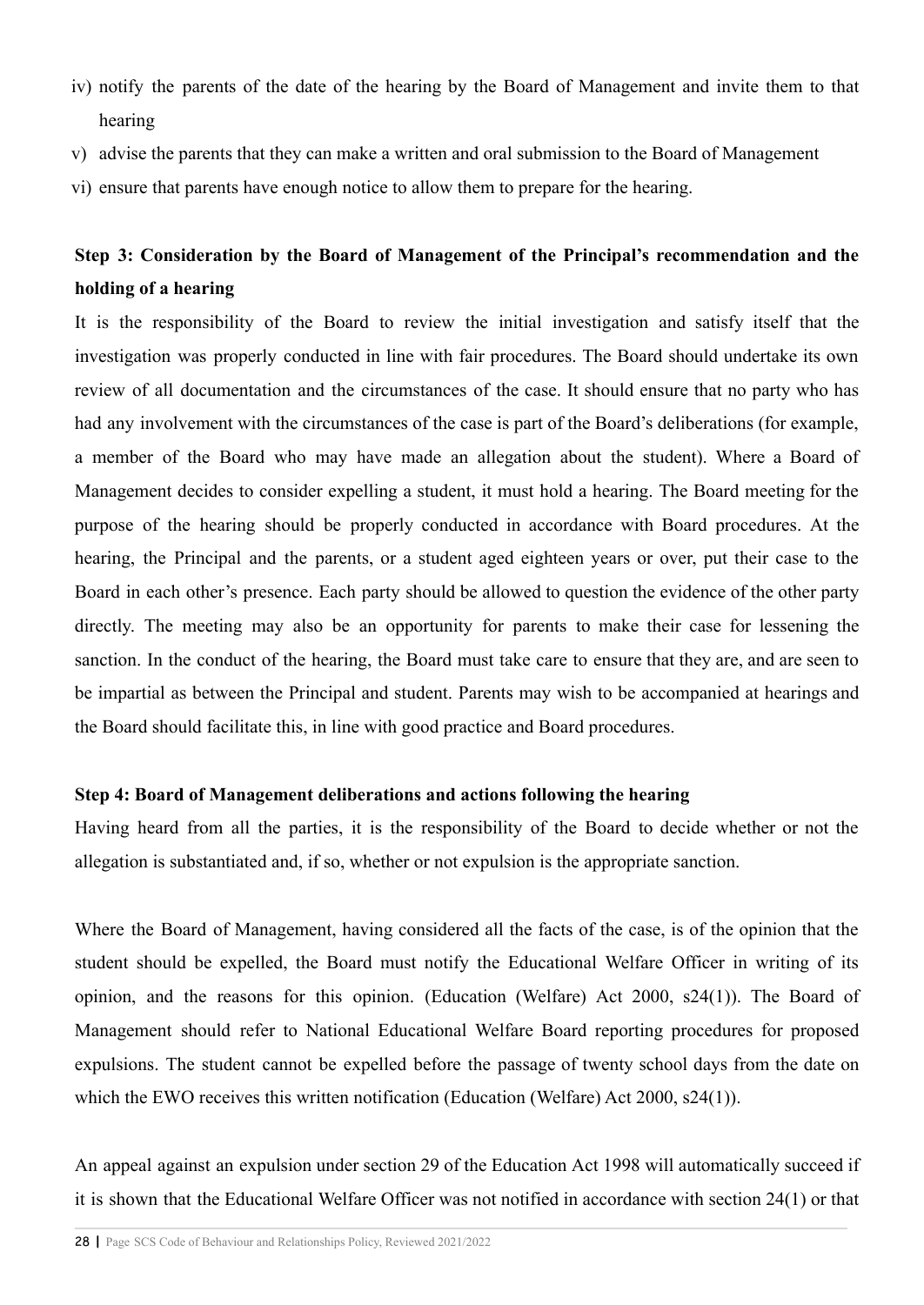twenty days did not elapse from the time of notification to the Educational Welfare Officer to the implementation of the expulsion (Education (Miscellaneous Provisions) Act 2007, s4A).

The Board should inform the parents in writing about its conclusions and the next steps in the process. Where expulsion is proposed, the parents should be told that the Board of Management will now inform the Educational Welfare Officer

#### **Step 5: Consultations arranged by the Educational Welfare Officer**

Within twenty days of receipt of a notification from a Board of Management of its opinion that a student should be expelled, the Educational Welfare Officer must:

- make all reasonable efforts to hold individual consultations with the Principal, the parents and the student, and anyone else who may be of assistance
- convene a meeting of those parties who agree to attend (Education (Welfare) Act 2000, section 24).

The purpose of the consultations and the meeting is to ensure that arrangements are made for the student to continue in education. These consultations may result in an agreement about an alternative intervention that would avoid expulsion. However, where the possibility of continuing in the school is not an option, at least in the short term, the consultation should focus on alternative educational possibilities.

In the interests of the educational welfare of the student, those concerned should come together with the Educational Welfare Officer to plan for the student's future education.

Pending these consultations about the student's continued education, a Board of Management may take steps to ensure that good order is maintained and that the safety of students is secured (Education (Welfare) Act 2000, s24(5)). A Board may consider it appropriate to suspend a student during this time. Suspension should only be considered where there is a likelihood that the continued presence of the student during this time will seriously disrupt the learning of others, or represent a threat to the safety of other students or staff.

## **Step 6: Confirmation of the decision to expel**

Where the twenty-day period following notification to the Educational Welfare Officer has elapsed, and where the Board of Management remains of the view that the student should be expelled, the Board of Management should formally confirm the decision to expel (this task might be delegated to the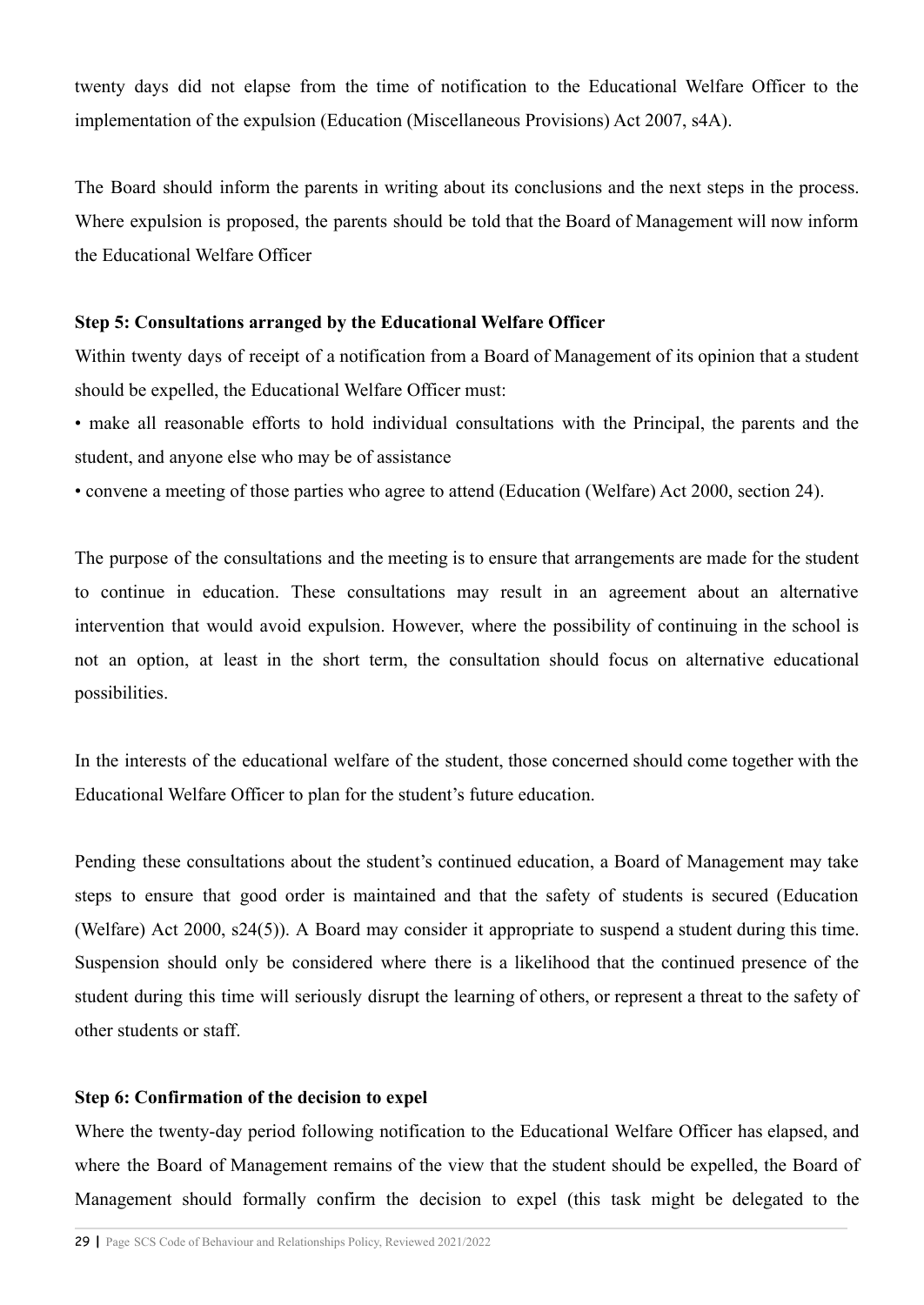Chairperson and the Principal). Parents should be notified immediately that the expulsion will now proceed. Parents and the student should be told about the right to appeal and supplied with the standard form on which to lodge an appeal. A formal record should be made of the decision to expel the student.

## **Appeals**

A parent may appeal a decision to expel to the Secretary General of the Department of Education and Skills (Education Act 1998 section 29). An appeal may also be brought by the National Educational Welfare Board on behalf of a student.

## **The appeals process**

The appeals process under section 29 of the Education Act 1998 begins with the provision of mediation by a mediator nominated by the Appeals Committee (Department of Education and Skills). For further details about the Appeals process, including requirements for documentation, and the steps in the process, refer to current DES guidance.

#### **Review of use of expulsion**

The Board of Management will review the use of expulsion in the school at regular intervals to ensure that its use is consistent with school policies, that patterns of use are examined to identify factors that may be influencing behaviour in the school, and to ensure that expulsion is used appropriately.

#### **Who to Contact on Behaviour Matters.**

- Children report incidents in the yard to teachers on yard duty.
- Incidences in the classroom to be reported to class teachers, or to teachers on corridor duty.

Parents wishing to raise any matter relating to behaviour are to email the class teacher or contact the school secretary to arrange an appointment with the class teacher or principal.

#### **Keeping of Records**

Teachers will keep a written record of instances of misbehaviour in their classes.

Instances of misbehaviour, action taken and people informed, (Principal, parents, other agencies) etc. to be recorded.

In summary, the Code of Behaviour can be organised into *Pupil's Rights and Responsibilities*, *the Ladder of Intervention* and